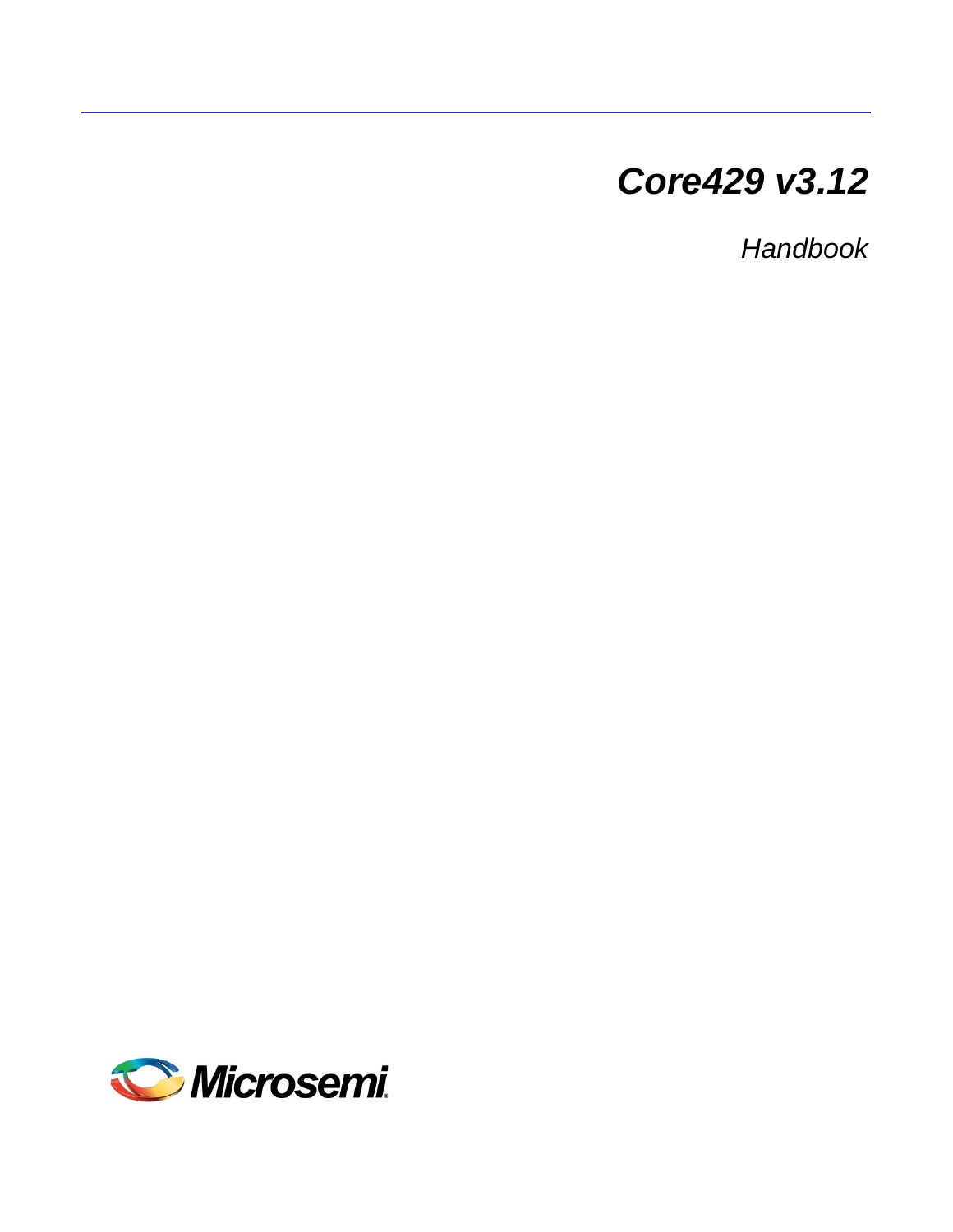

# Revision History

| <b>Date</b> | <b>Revision</b> | Change                                                 |
|-------------|-----------------|--------------------------------------------------------|
| April 2016  |                 | Added PolarFire support.                               |
| August 2015 |                 | Updated the version v3.11 and applied new<br>template. |

# Confidentiality Status

This is a non-confidential document.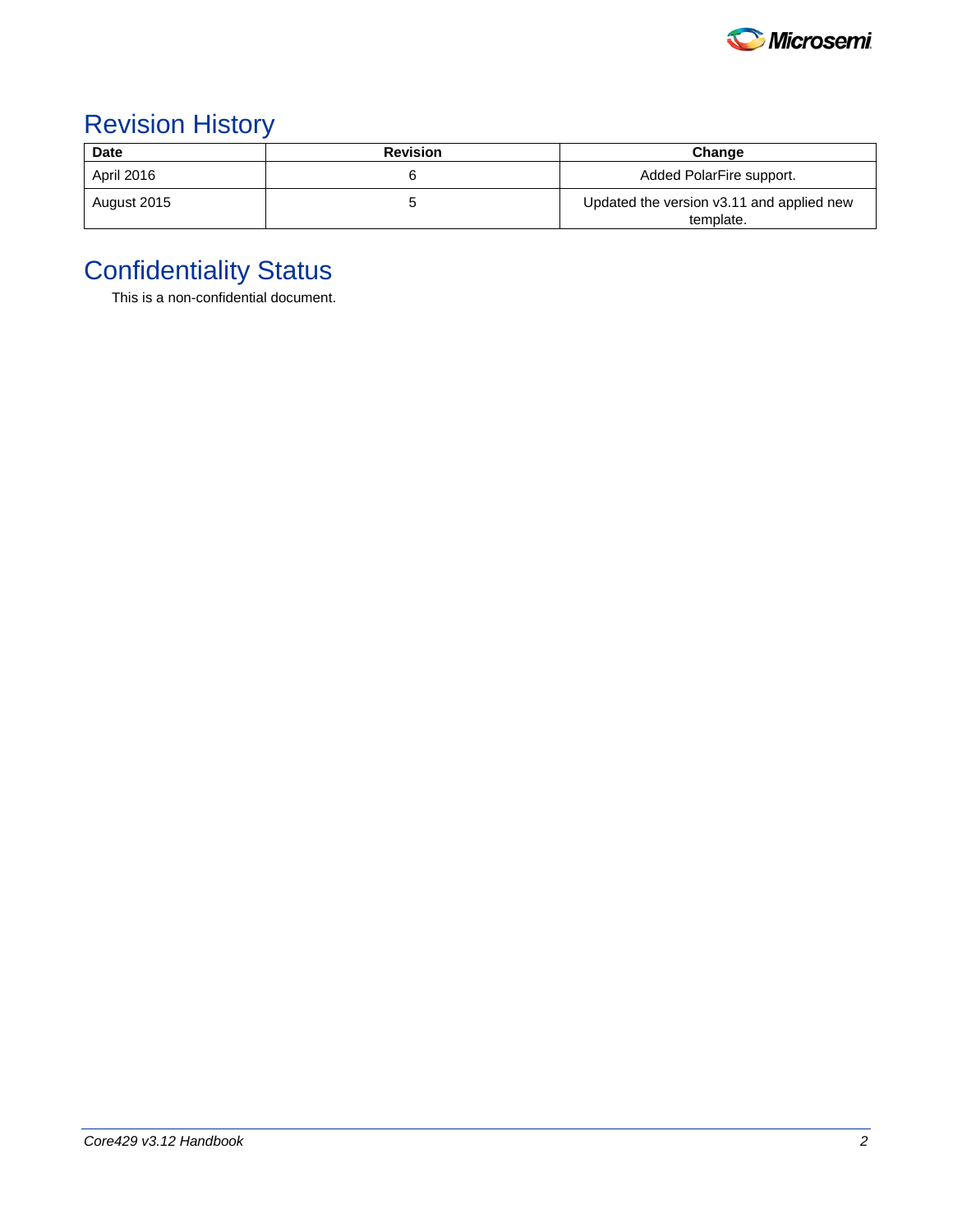# **Table of Contents**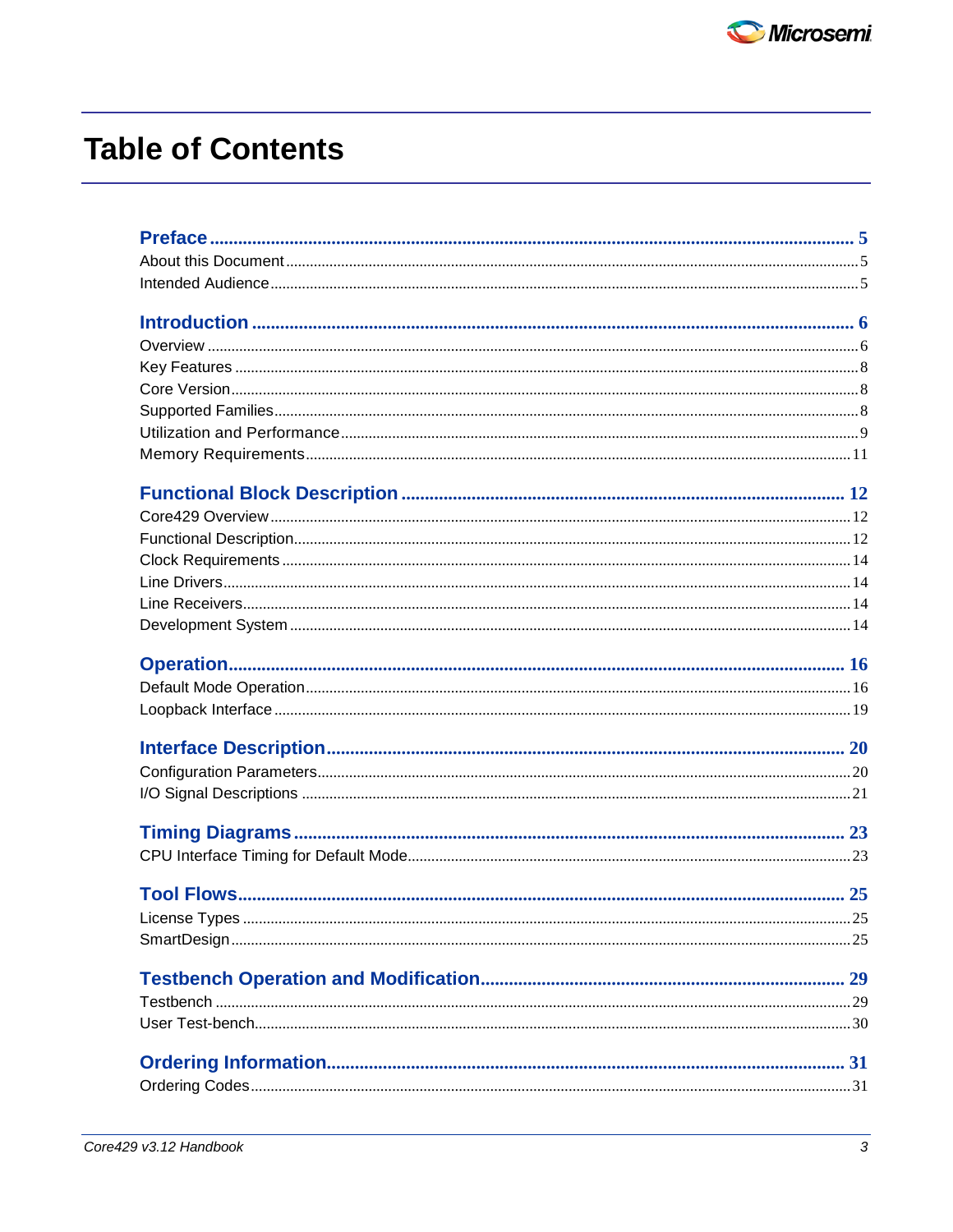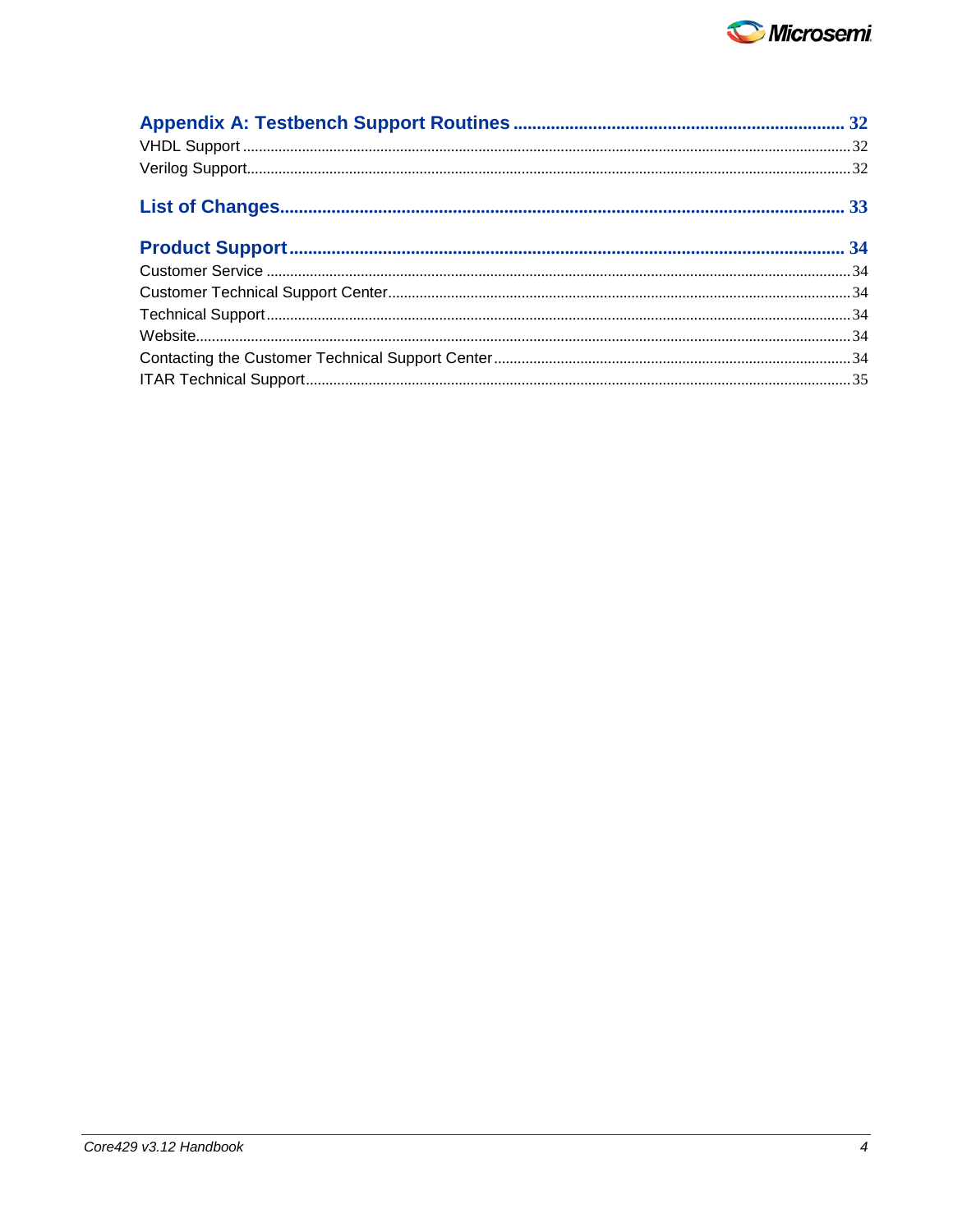

# <span id="page-4-0"></span>Preface

## <span id="page-4-1"></span>About this Document

This handbook provides details about the Core429 DirectCore module, and how to use it.

## <span id="page-4-2"></span>Intended Audience

FPGA designers using Libero® System-on-Chip (SoC).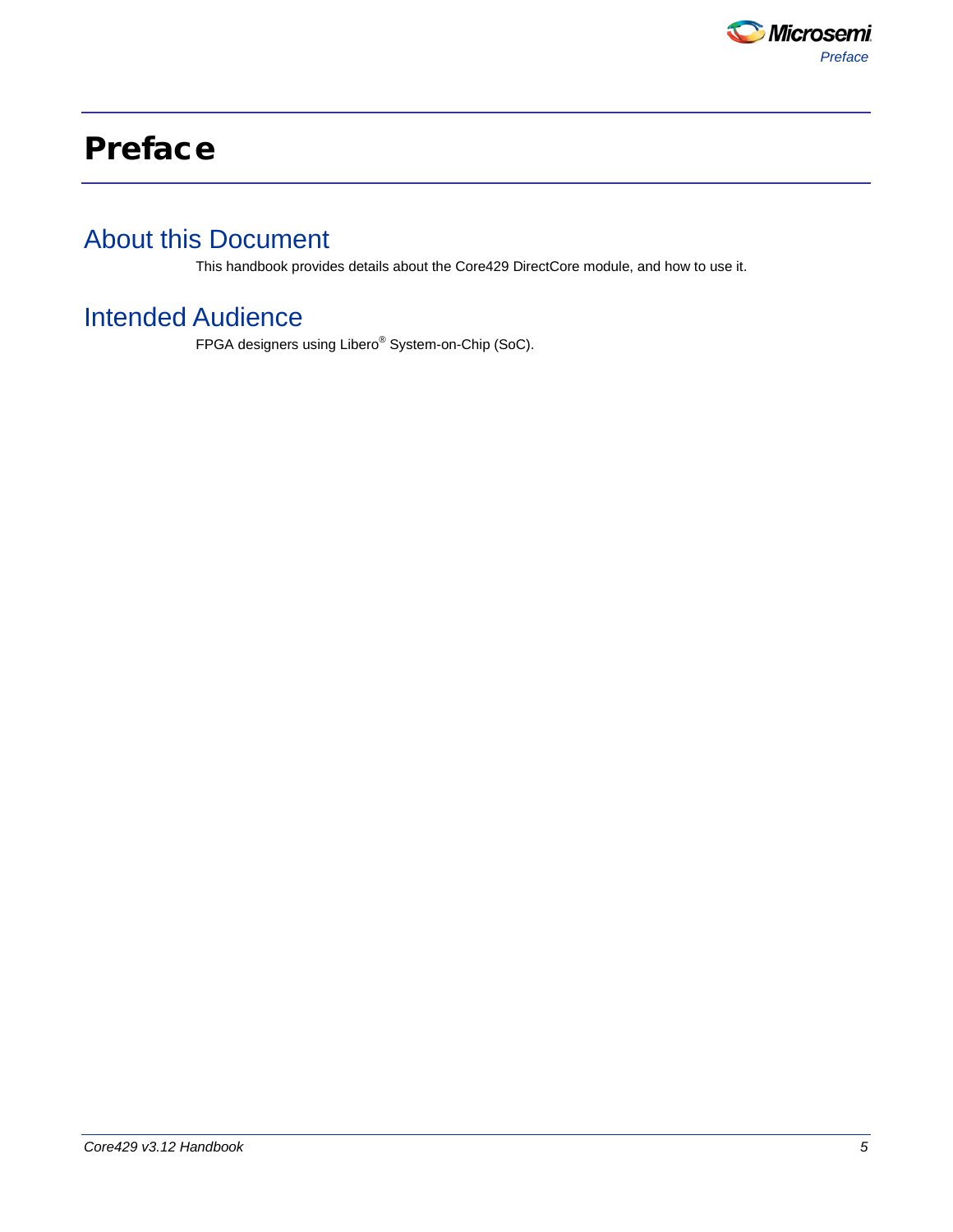

# <span id="page-5-0"></span>Introduction

### <span id="page-5-1"></span>**Overview**

Core429 provides a complete Transmitter (Tx) and Receiver (Rx). A typical system implementation using Core429 is shown in Figure 1.

The core consists of three main blocks: Transmit, Receive, and CPU Interface (Figure 1). Core429 requires connection to an external CPU. The CPU interface configures the transmit and receive control registers and initializes the label memory. The core interfaces to the ARINC 429 bus through an external ARINC 429 line driver and line receiver. A detailed description of the Rx and Tx interfaces is provided in [Functional](#page-11-2)  [Description.](#page-11-2)



**Figure 1** Typical Core429 System—One Tx and One Rx

#### External Components

There are two external components required for proper operation of Core429:

- Standard ARINC 429 line driver
- Standard ARINC 429 line receiver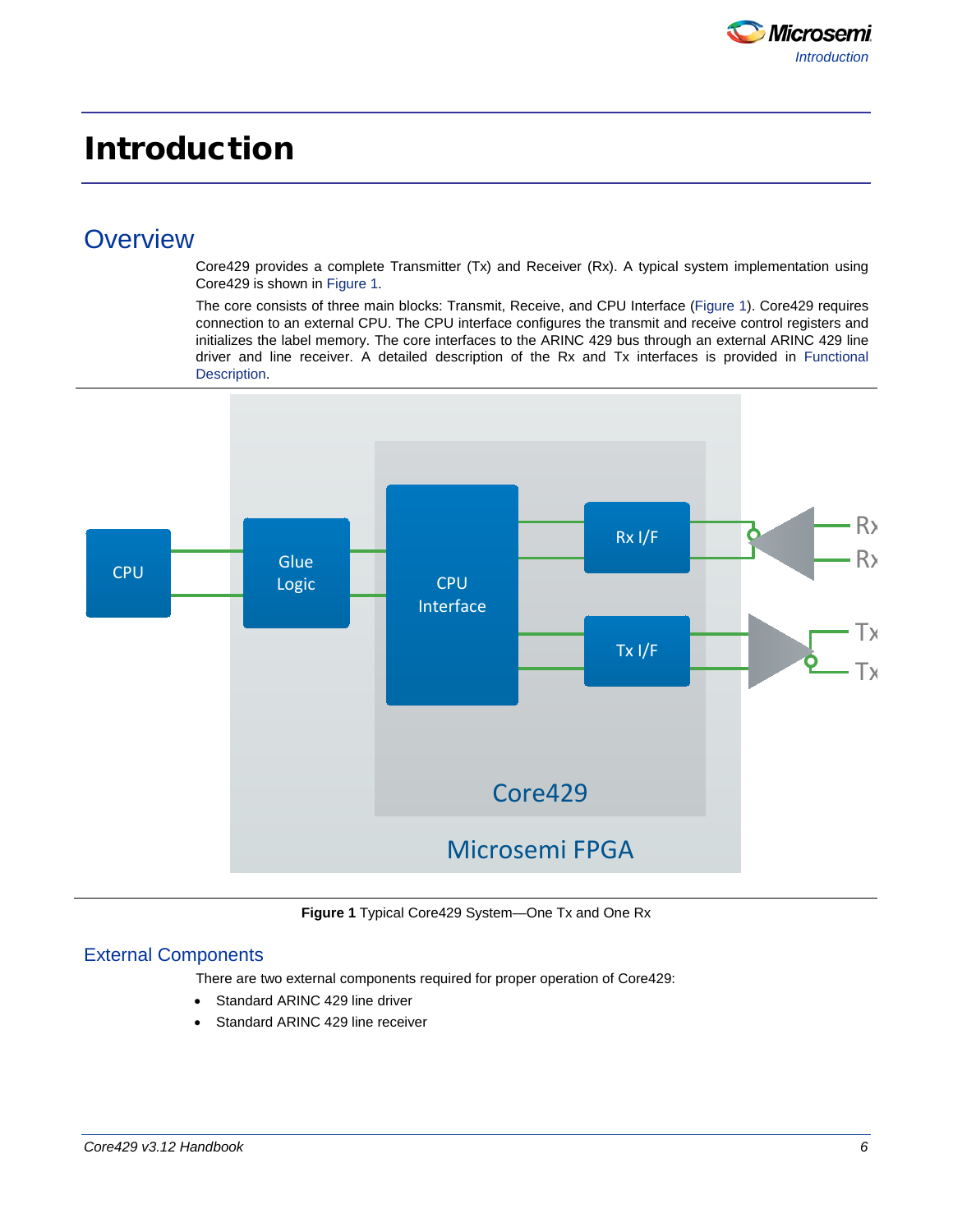

#### ARINC 429 Overview

ARINC 429 is a two-wire, point-to-point data bus that is application-specific for commercial and transport aircraft. The connection wires are twisted pairs. Words are 32 bits in length and most messages consist of a single data word. The specification defines the electrical standard and data characteristics and protocols.

ARINC 429 uses a unidirectional data bus standard (Tx and Rx are on separate ports) known as the Mark 33 Digital Information Transfer System (DITS). Messages are transmitted at 12.5, 50 (optional), or 100 kbps to other system elements that are monitoring the bus messages. The transmitter is always transmitting either 32-bit data words or the Null state.

The ARINC standard supports High, Low, and Null states (Figure 2). A minimum of four Null bits should be transmitted between ARINC words. No more than 20 receivers and no less than one receiver can be connected to a single bus (wire pair), though there will normally be more.



**Figure 2** ARINC Standard

| 32 | $\bigcap$<br>پ | 30 | 29                        |                  | 10<br>v    |              |
|----|----------------|----|---------------------------|------------------|------------|--------------|
| D  | <b>SSM</b>     |    | <b>DATA</b><br><b>PAD</b> | <b>DISCRETES</b> | <b>SDI</b> | <b>LABEL</b> |
|    |                |    | <b>MSB</b>                | <b>LSB</b>       |            |              |

**Figure 3** ARINC Data Bit Positions

Each ARINC word contains five fields:

Figure 3 shows the bit positions of ARINC data.

- **Parity**
- Sign/Status Matrix
- Data
- Source/Destination Identifiers
- Label

The parity bit is bit 32 (the MSB). SSM is the Sign/Status Matrix and is included as bits 30 and 31. Bits 11 to 29 contain the data. Binary-coded decimal (BCD) and binary encoding (BNR) are common ARINC data formats. Data formats can also be mixed. Bits 9 and 10 are Source/Destination Identifiers (SDI) and indicate for which receiver the data is intended. Bits 1 to 8 contain a label (label words) identifying the data type.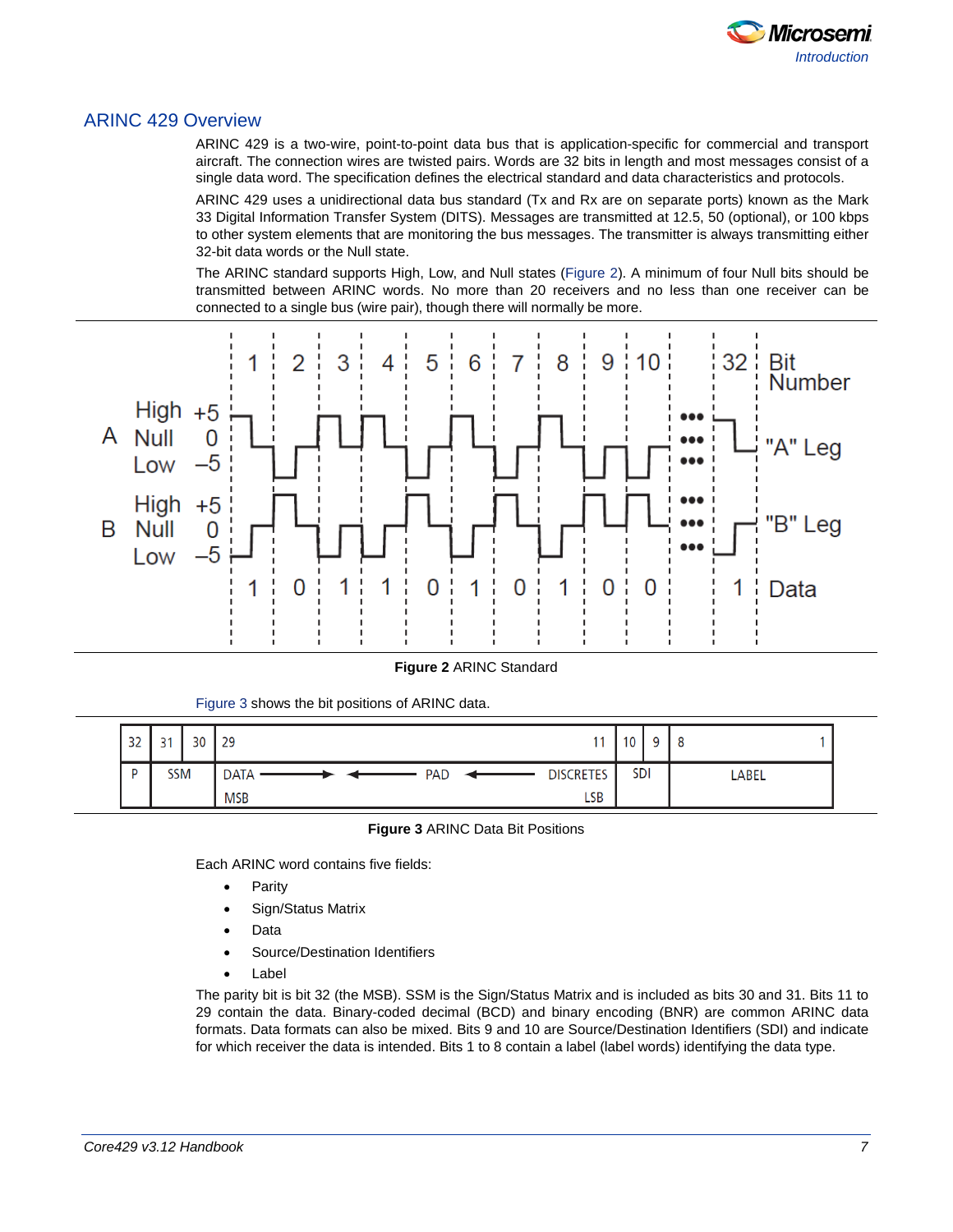

Label words are quite specific in ARINC 429. Each aircraft may be equipped with different electronic equipment and systems needing interconnection. A large amount of equipment may be involved, depending on the aircraft. The ARINC specification identifies the equipment ID, a series of digital identification numbers. Examples of equipment are flight management computers, inertial reference systems, fuel tanks, tire pressure monitoring systems, and GPS sensors.

#### Transmission Order

The least significant bit of each byte, except the label, is transmitted first, and the label is transmitted ahead of the data in each case. The order of the bits transmitted on the ARINC bus is as follows:

8, 7, 6, 5, 4, 3, 2, 1, 9, 10, 11, 12, 13 … 32.

### <span id="page-7-0"></span>Key Features

Core429 supports the following features:

- Supports ARINC specification 429-16
- Configurable up to 16 Rx and 16 Tx channels
- Programmable FIFO depth
- Programmable interrupt generation
- Configurable label memory size
- Selectable data rate on each channel

## <span id="page-7-1"></span>Core Version

This handbook is for Core429 version 3.12.

### <span id="page-7-2"></span>Supported Families

- **PolarFire**
- SmartFusion<sup>®</sup>2
- $IGLOO^@2$
- IGLOO
- IGLOOe
- IGLOO PLUS
- ProASIC<sup>®</sup>3/E
- $\bullet$  Fusion<sup>®</sup>
- SmartFusion
- Axcelerator<sup>®</sup>
- RTAX™-S
- ProASIC<sup>PLUS®</sup>
- ProASIC<sup>®</sup>3
- ProASIC3L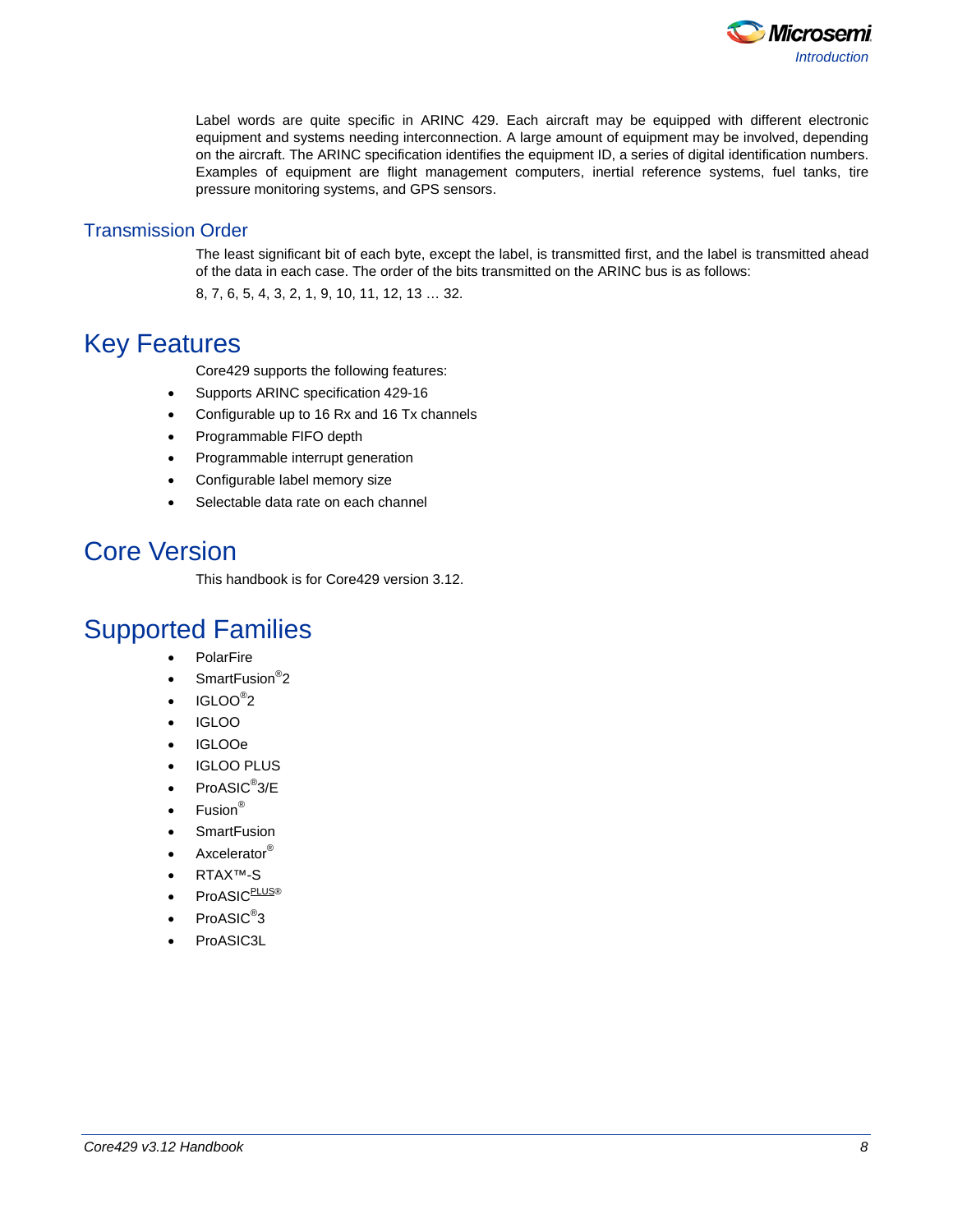

## <span id="page-8-0"></span>Utilization and Performance

Core429 can be implemented in several Microsemi FPGA devices. [Table 1](#page-8-1) through [Table 5](#page-9-0) provide typical utilization data using standard synthesis tools for different Core429 configurations. [Table 1](#page-8-1) assumes that the label size is set to 64 and FIFO depth is set to 64.

|                         |               | <b>Cells or Tiles</b> |              |                      |               |                    |
|-------------------------|---------------|-----------------------|--------------|----------------------|---------------|--------------------|
| <b>FPGA Family</b>      | Combinatorial | <b>Sequential</b>     | <b>Total</b> | <b>Memory Blocks</b> | <b>Device</b> | <b>Utilization</b> |
| <b>SmartFusion</b>      | 123           | 74                    | 197          |                      | M2S050T       | 0.5%               |
| <b>SmartFusion</b>      | 154           | 162                   | 316          |                      | A2F500M3G     | 2%                 |
| Fusion                  | 363           | 147                   | 510          |                      | AFS600        | 4%                 |
| ProASIC3/E              | 363           | 147                   | 510          |                      | A3PE600       | 4%                 |
| ProASIC <sup>PLUS</sup> | 441           | 146                   | 587          |                      | APA075        | 19%                |
| Axcelerator             | 212           | 145                   | 357          |                      | AX125         | 18%                |
| <b>RTAX-S</b>           | 258           | 171                   | 429          |                      | RTAX250S      | 10%                |
| IGLOO <sub>2</sub>      | 115           | 77                    | 192          |                      | M2GL150T      | 0.13%              |
| PolarFire               | 112           | 77                    | 189          |                      | PA5M500       | 0.02%              |

<span id="page-8-1"></span>**Table 1** Device Utilization for One Tx Module (default mode)

<span id="page-8-2"></span>**Table 2** Device Utilization for One Rx Module (default mode)

<span id="page-8-3"></span>

|                         | <b>Cells or Tiles</b> |                   |              |                      |                |                    |
|-------------------------|-----------------------|-------------------|--------------|----------------------|----------------|--------------------|
| <b>FPGA Family</b>      | Combinatorial         | <b>Sequential</b> | <b>Total</b> | <b>Memory Blocks</b> | <b>Devices</b> | <b>Utilization</b> |
| SmartFusion2            | 320                   | 247               | 567          | 2                    | M2S050T        | $1\%$              |
| <b>SmartFusion</b>      | 415                   | 229               | 644          | 2                    | A2F500M3G      | 6%                 |
| Fusion                  | 431                   | 233               | 664          | 2                    | AFS600         | 5%                 |
| ProASIC3/E              | 431                   | 233               | 664          | 2                    | A3PE600        | 5%                 |
| ProASIC <sup>PLUS</sup> | 588                   | 236               | 824          | 2                    | APA075         | 27%                |
| Axcelerator             | 307                   | 234               | 541          | 2                    | AX125          | 27%                |
| <b>RTAX-S</b>           | 350                   | 259               | 609          | 2                    | RTAX250S       | 14%                |
| IIGLOO2                 | 400                   | 337               | 737          | 2                    | M2GL150T       | 0.5%               |
| PolarFire               | 432                   | 344               | 776          | 2                    | PA5M500        | 0.07%              |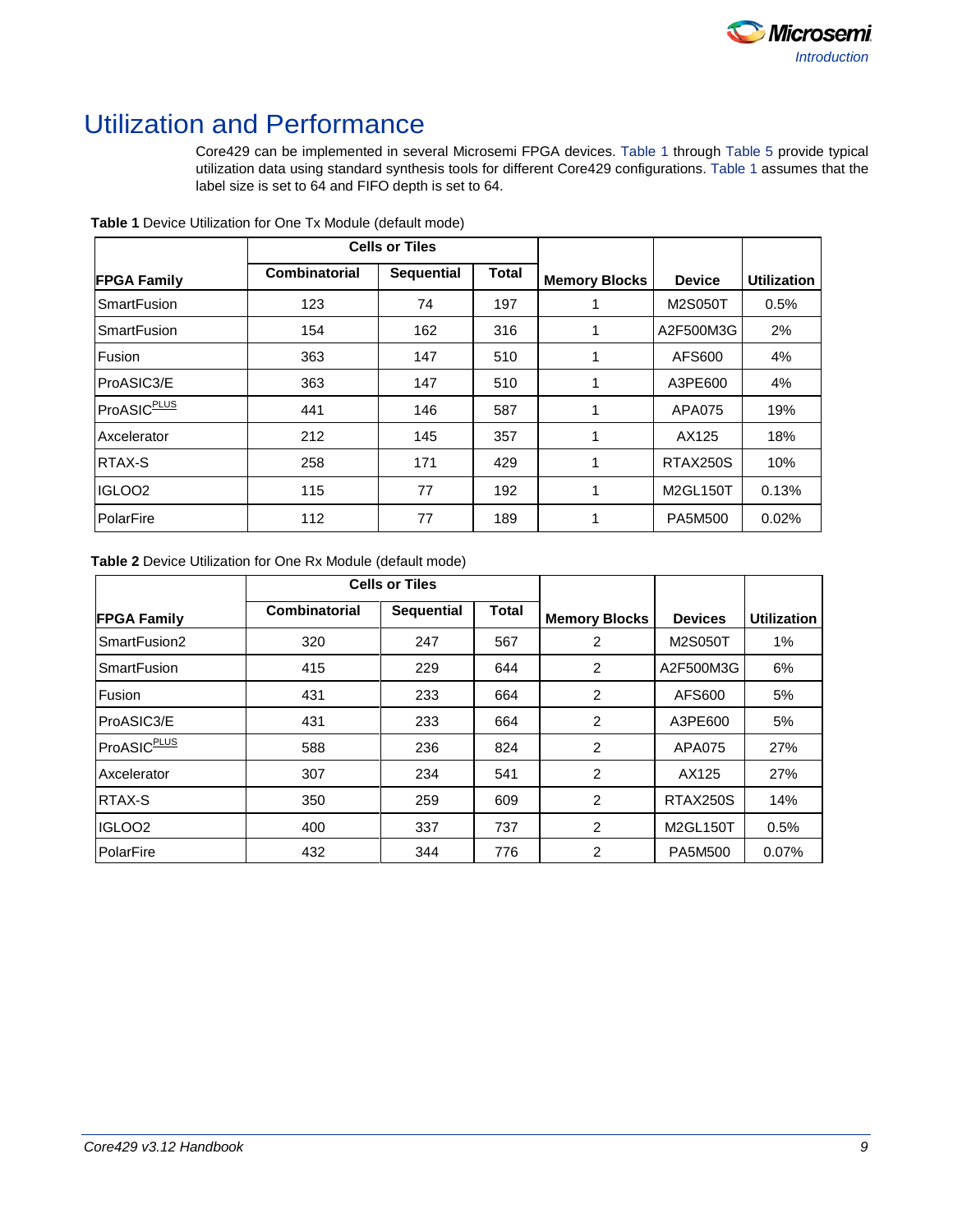

|                         |               | <b>Cells or Tiles</b> |       |                      |               |                    |
|-------------------------|---------------|-----------------------|-------|----------------------|---------------|--------------------|
| <b>FPGA Family</b>      | Combinatorial | <b>Sequential</b>     | Total | <b>Memory Blocks</b> | <b>Device</b> | <b>Utilization</b> |
| SmartFusion2            | 619           | 430                   | 1,049 | 3                    | M2S050T       | 2%                 |
| <b>SmartFusion</b>      | 802           | 384                   | 1.186 | 3                    | A2F500M3G     | 10%                |
| Fusion                  | 848           | 380                   | 1.228 | 3                    | AFS600        | 10%                |
| ProASIC3/E              | 848           | 380                   | 1,228 | 3                    | A3PE600       | 10%                |
| ProASIC <sup>PLUS</sup> | 1.084         | 382                   | 1,466 | 3                    | <b>APA075</b> | 48%                |
| Axcelerator             | 518           | 378                   | 896   | 3                    | AX125         | 44%                |
| <b>RTAX-S</b>           | 604           | 429                   | 1,033 | 3                    | RTAX250S      | 24%                |
| IGLOO2                  | 696           | 556                   | 1,252 | 3                    | M2GL150T      | 0.86%              |
| PolarFire               | 754           | 562                   | 1,316 | 3                    | PA5M500       | 0.12%              |

#### **Table 3** Device Utilization for One Rx and One Tx Module (default mode)

<span id="page-9-1"></span>**Table 4** Device Utilization for 16 Rx and 16 Tx Modules (default mode)

|                         |               | <b>Cells or Tiles</b> |        |                      |                  |                    |
|-------------------------|---------------|-----------------------|--------|----------------------|------------------|--------------------|
| <b>FPGA Family</b>      | Combinatorial | <b>Sequential</b>     | Total  | <b>Memory Blocks</b> | <b>Device</b>    | <b>Utilization</b> |
| SmartFusion2            | 9,439         | 6,695                 | 16,134 | 48                   | M2S050T          | 29%                |
| <b>SmartFusion</b>      | 12,308        | 6,039                 | 18,347 | 48                   | A2F500M3G        | 159%               |
| Fusion                  | 13,435        | 6,080                 | 19,515 | 48                   | AFS1500          | 51%                |
| ProASIC3/E              | 13,435        | 6,080                 | 19,515 | 48                   | A3PE1500         | 51%                |
| ProASIC <sup>PLUS</sup> | 16,835        | 6,112                 | 22,947 | 48                   | APA750           | 69%                |
| Axcelerator             | 8,044         | 5,944                 | 13,988 | 48                   | AX2000           | 43%                |
| <b>RTAX-S</b>           | 9,594         | 6,745                 | 16,339 | 48                   | <b>RTAX2000S</b> | 51%                |
| IGLOO <sub>2</sub>      | 10,901        | 8,831                 | 19,732 | 48                   | M2GL150T         | 13.5%              |
| PolarFire               | 11,573        | 8,902                 | 20,475 | 48                   | PA5M500          | 1.8%               |

<span id="page-9-0"></span>The Core429 clock rate can be configured to be 1, 10, 16, 20, or 66 MHz. All the Microsemi families listed above easily meet the required performance.

Core429 I/O requirements depend on the system requirements and external interfaces. If the core and memory blocks are implemented within the FPGA and the CPU interface has a bidirectional data bus, approximately 74 I/O pins are required to implement four Rx and four Tx modules. The core will require 62 pins to implement one Rx and one Tx module.

The core has various FIFO flags available for debugging purposes. These flags may not be needed in the final design, and this will reduce the I/O count.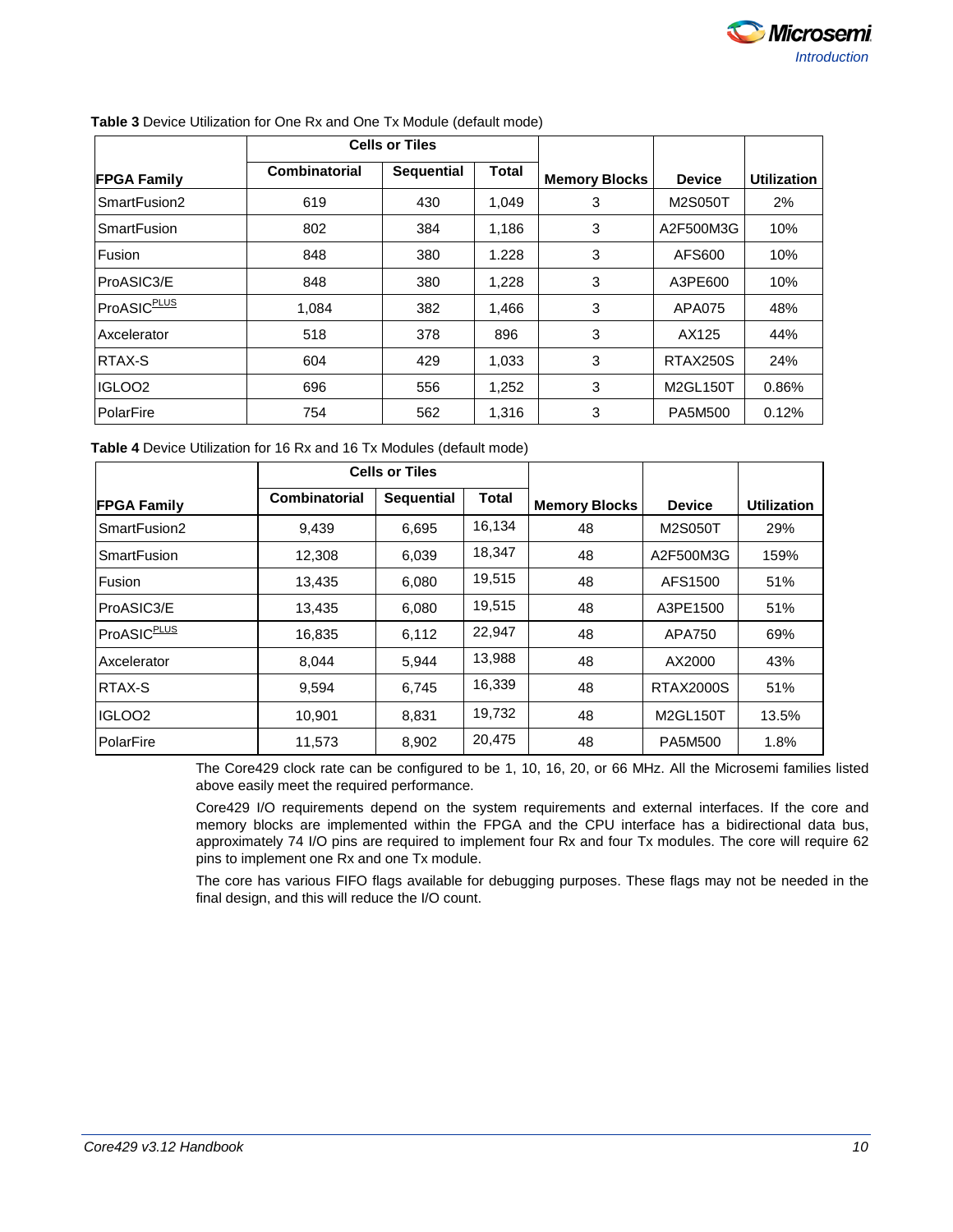

### <span id="page-10-0"></span>Memory Requirements

The number of memory blocks required differs depending on whether each channel is configured identically or differently.

### Each Channel Configured Identically

Use [EQ 1](#page-9-1) to calculate the number of memory blocks required if each channel is configured identically.

Number of memory blocks = NRx \* (INT(LABEL\_SIZE / X) + INT(RX\_FIFO\_DEPTH / Y) + NTx \* INT(FIFO DEPTH / Y),

<span id="page-10-2"></span>EQ 1

where NR<sub>x</sub> is the number of receive channels, NT<sub>x</sub> is the number of transmit channels. INT is the function to round up to the next integer, and X and Y are defined in [Table 5.](#page-10-1)

#### Each Channel Configured Differently

Use EQ 2 to calculate the number of memory blocks required if each channel is configured differently.

Number of memory blocks =  
\n
$$
\sum_{i=0}^{NRx-1}
$$
\n
$$
\sum_{i=0}^{NRx-1}
$$
\n
$$
\sum_{i=0}^{NRx-1}
$$
\n
$$
\sum_{i=0}^{NRx-1}
$$
\n
$$
\sum_{i=0}^{NRx-1}
$$
\n
$$
\sum_{i=0}^{NRx-1}
$$
\n
$$
\sum_{i=0}^{NRx-1}
$$
\n
$$
\sum_{i=0}^{NRx-1}
$$
\n
$$
\sum_{i=0}^{NRx-1}
$$

where NR<sub>x</sub> is the number of receive channels, NT<sub>x</sub> is the number of transmit channels. INT is the function to round up to the next integer, and X and Y are defined in [Table 5.](#page-10-1)

<span id="page-10-1"></span>

|  |  | <b>Table 5 Memory Parameters</b> |
|--|--|----------------------------------|
|--|--|----------------------------------|

| <b>Device Family</b> | X   | v   |
|----------------------|-----|-----|
| Fusion               | 512 | 128 |
| ProASIC3/E           | 512 | 128 |
| <b>ProASICPLUS</b>   | 256 | 64  |
| Axcelerator/RTAX-S   | 512 | 128 |
| IGLOO <sub>2</sub>   | 512 | 128 |
| SmartFusion2         | 512 | 128 |
| SmartFusion          | 512 | 128 |
| PolarFire            | 512 | 128 |

#### Examples for the ProASIC3/E Device Family

If the design has 2 receivers, 1 transmitter, 64 labels for each receiver, and a 32-word-deep FIFO for each receiver and transmitter, then

Number of memory blocks = 2 \* (INT(64 / 512) + INT(32 / 128)) + 1 \* INT(32 / 128)

 $= 2 * (1 + 1) + 1 * (1) = 5.$ 

If the design has 2 receivers, 1 transmitter, 32 labels for receiver #1, 64 labels for receiver #2, a 32-worddeep FIFO for receiver #1, a 64-word-deep FIFO for receiver #2, and a 64-word-deep FIFO for the transmitter, then

Number of memory blocks =  $INT(64 / 128) + (INT(32 / 512) + INT(32 / 128)) + (INT(64 / 512) + INT(64 / 128))$  $(128)$ ) = 1 +  $(1 + 1)$  +  $(1 + 1)$  = 5.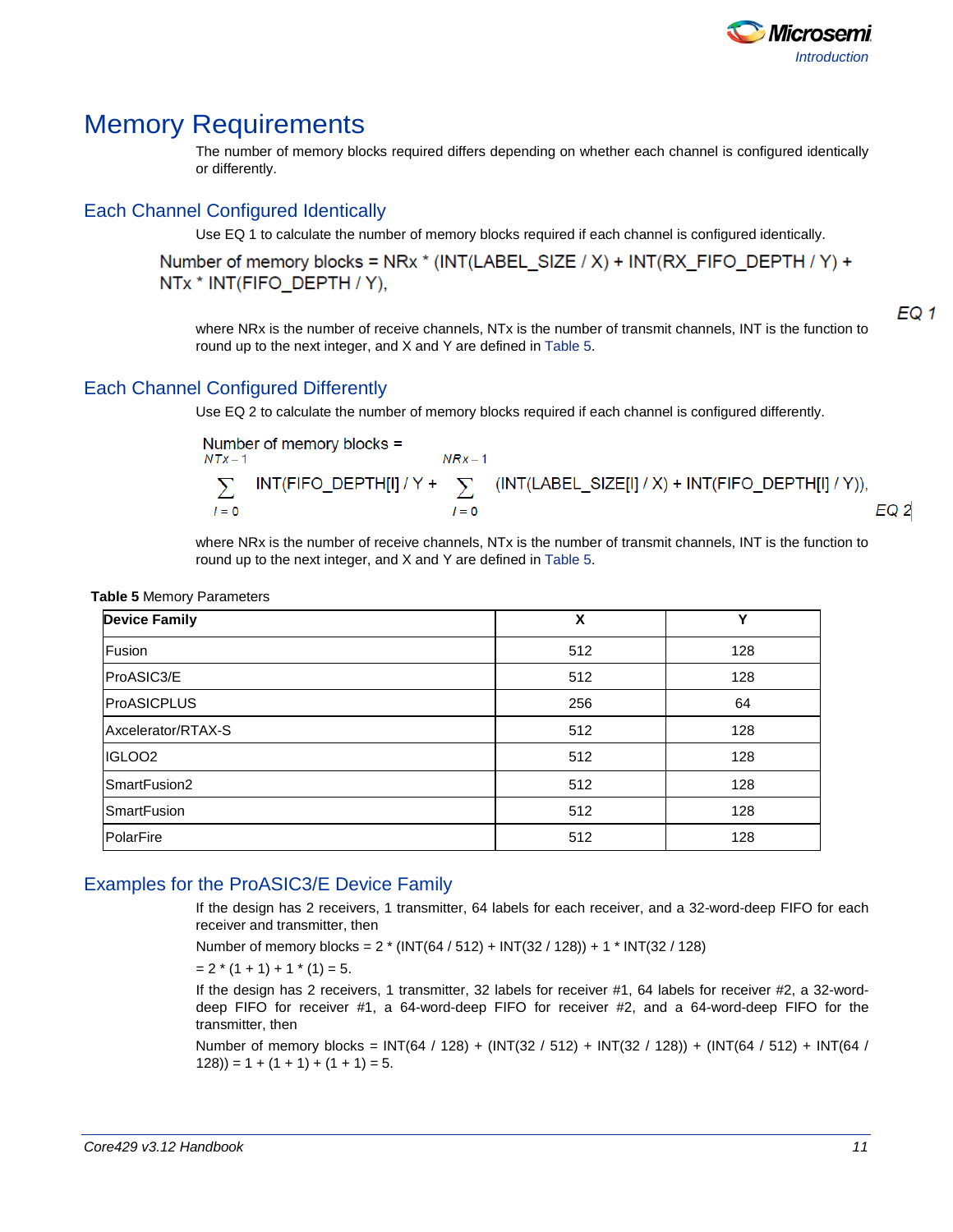# <span id="page-11-0"></span>Functional Block Description

### <span id="page-11-1"></span>Core429 Overview

Core429 provides a complete and flexible interface to a microprocessor and an ARINC 429 data bus. Connection to an ARINC 429 data bus requires additional line drivers and line receivers.

Core429 interfaces to a processor through the internal memory of the receiver. Core429 can be easily interfaced to an 8-, 16-, or 32-bit data bus. Lookup tables loaded into memory enable the Core429 receive circuitry to filter and sort incoming data by label and destination bits. Core429 supports multiple (configurable) ARINC 429 receiver channels, and each receives data independently. The receiver data rates (high- or low-speed) can be programmed independently. Core429 can decode and sort data based on the ARINC 429 Label and SDI bits and stores it in a FIFO. Each receiver uses a configurable FIFO to buffer received data. Core429 supports multiple (configurable) ARINC 429 transmit channels, and each channel can transmit data independently.

## <span id="page-11-2"></span>Functional Description

The core has three main blocks: Transmit, Receive, and CPU Interface. The core can be configured to provide up to 16 transmit and receive channels.



Figure 4 gives a functional description of the Rx block.

**Figure 4** Core429 Rx Block Diagram

The Rx block is responsible for recovering the clock from the input serial data and performs serial-to- parallel conversion and gap/parity checking on the incoming data. It also interfaces with the CPU.

The Rx module contains two 8-bit registers. One is used for control and the other is used for status. Refer to [Table 12](#page-16-0) and [Table 13](#page-16-1) for detailed descriptions of the control and status register bits. The CPU interface configures the internal RAM with the labels, which are used to compare against incoming labels from received ARINC data.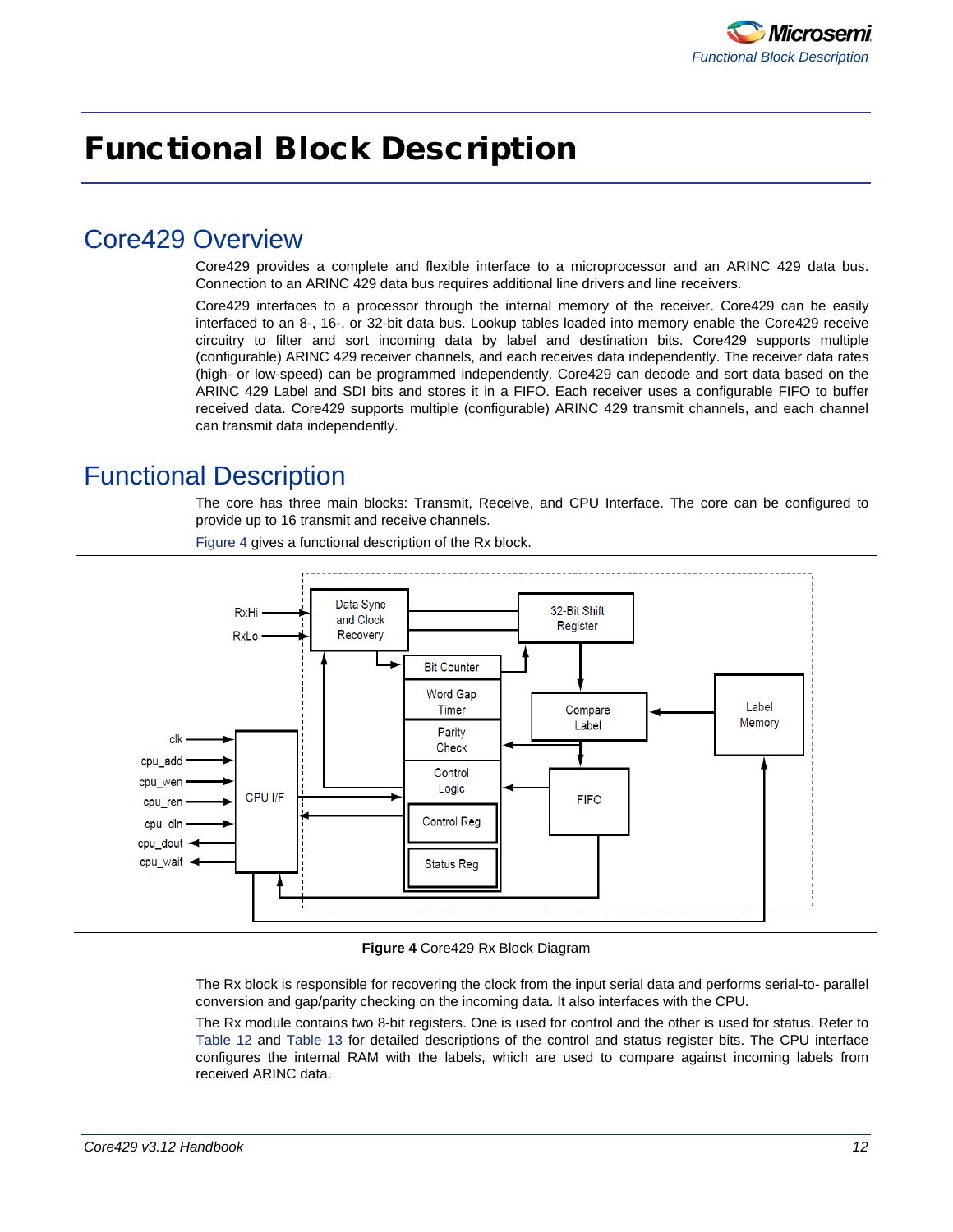

If the label-compare bit in the receive control register is enabled, data whose labels match the stored labels will be stored in the FIFO. If the label-compare bit in the receive control register is disabled, the incoming data will be stored in the FIFO without comparing against the labels in RAM.

The core supports reloading label memory using bit 7 of the Rx control register. Note that when you set bit 7 to initialize the label memory, the old label content still exists, but the core keeps track only of the new label and does not use the old label during label compare.

The FIFO asserts three status signals:

- rx fifo\_empty: FIFO is empty
- rx\_fifo\_half\_full: FIFO is filled up to the configured RX\_FIFO\_LEVEL
- rx\_fifo\_full: FIFO is full

Depending on the FIFO status signals, the CPU will either read the FIFO before it overflows or will not attempt to read the FIFO if it is empty. The interrupt signal int\_out\_rx is generated when one of the FIFO status signals (rx\_fifo\_empty, rx\_fifo\_half\_full, or rx\_fifo\_full) is High.

Figure 5 gives a functional description of the Tx block.



**Figure 5** Core429 Tx Block Diagram

The Tx module converts the 32-bit parallel data from the Tx FIFO to serial data. It also inserts the parity bit into the ARINC data when parity is enabled. The CPU interface is used to fill the FIFO with ARINC data. The Tx FIFO can hold up to 512 ARINC words of data. The transmission starts as soon as one complete ARINC word has been stored in the transmit FIFO.

The Tx module contains two 8-bit registers. One is used for a control function and the other is used for status. Refer to [Table 16](#page-17-0) and [Table 17](#page-17-1) for detailed descriptions. The CPU interface allows the system CPU to access the control and status registers within the core.

The Tx FIFO asserts three status signals:

- tx\_fifo\_empty: Tx FIFO is empty
- tx\_fifo\_half\_full: Tx FIFO is filled up to the configured TX\_FIFO\_LEVEL
- tx\_fifo\_full: Tx FIFO is full

Depending on the FIFO status signals, the CPU will either write to the FIFO as long as it is not full or will not attempt to write to the FIFO if it is full. The interrupt signal int\_out\_tx is generated when one of the FIFO status signals (tx\_fifo\_empty, tx\_fifo\_half\_full, or tx\_fifo\_full) is HIGH.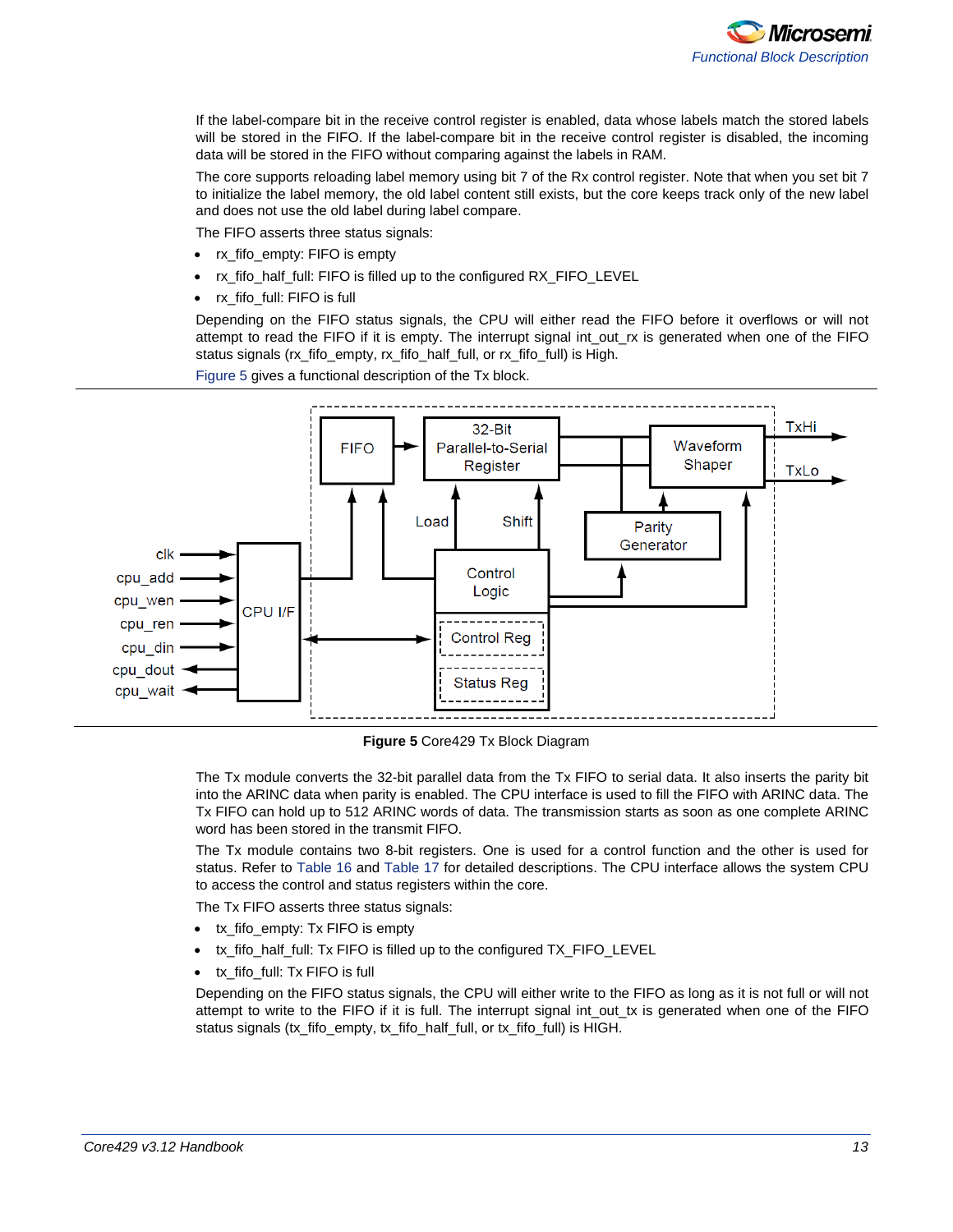

### <span id="page-13-0"></span>Clock Requirements

To meet the ARINC 429 transmission bit rate requirements, the Core429 clock input must be 1, 10, 16, 20, or 66 MHz with a tolerance of ±0.01%.

## <span id="page-13-1"></span>Line Drivers

Core429 needs ARINC 429 line drivers to drive the ARINC 429 data bus. Core429 is designed to interface directly to common ARINC 429 line drivers, such as HOLT HI-8382/HI-8383, DDC DD-03182, or Device Engineering DEI1070.

[Figure 6](#page-13-4) shows the connections required from Core429 to the line drivers.



**Figure 6** Core429 Line Driver and Line Receiver Interface

## <span id="page-13-4"></span><span id="page-13-2"></span>Line Receivers

Core429 needs ARINC 429 line receivers to receive the ARINC 429 data bus. Core429 is designed to interface directly to common ARINC 429 line receivers, such as HOLT HI-8588 or Device Engineering DEI3283. When using an FPGA from the ProASIC<sup>PLUS</sup>, RTAX-S, or Axcelerator families, level translators are required to connect the 5 V output levels of the Core429 line receivers to the 3.3 V input levels of the FPGA.

## <span id="page-13-3"></span>Development System

A complete ARINC 429 development system is also available, part number Core429-DEV-KIT. The development system uses an external terminal (PC) with a serial UART link to control Core429 with four Rx and four Tx channels implemented in a single ProASIC<sup>PLUS</sup> APA600 FPGA.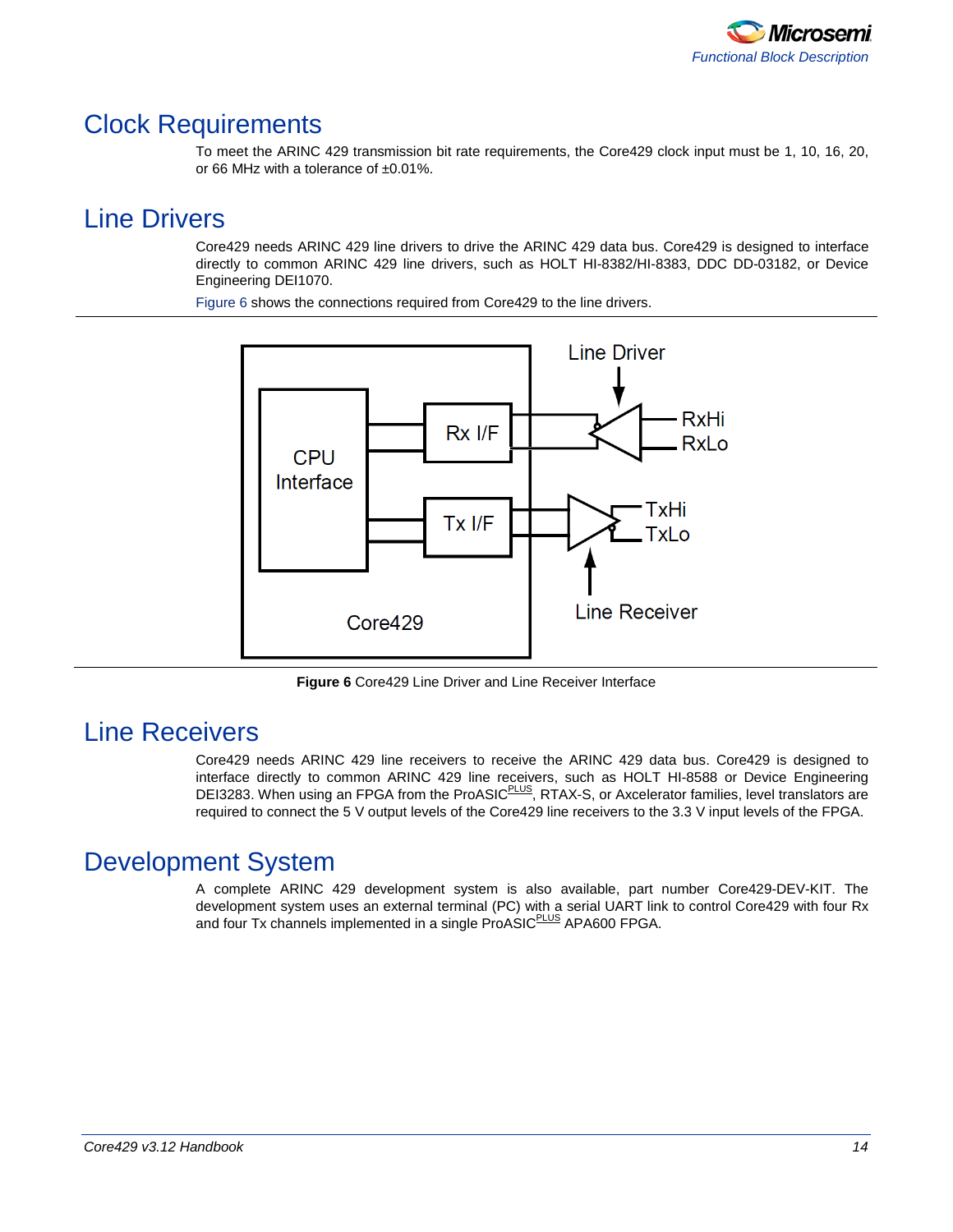Figure 7 shows the development system.



**Figure 7** Core429 Development System

The loopback interface logic allows the ARINC core to operate in loopback mode. The development kit includes ARINC line drivers and line receivers. On power-up, Core8051 reads the message from the ADC, which could be the aircraft fuel level or flap position, for example, and transmits it over the transmit channel. The message will be transmitted to the receiver through the loopback interface. Then the message will be retrieved by Core8051 from the receiver and displayed on the LCD.

Another method is to transmit the ADC message over the transmit channel through the line drivers to another system similar to the one described above. The message will go through the receive channel of the second system and can be displayed on the LCD.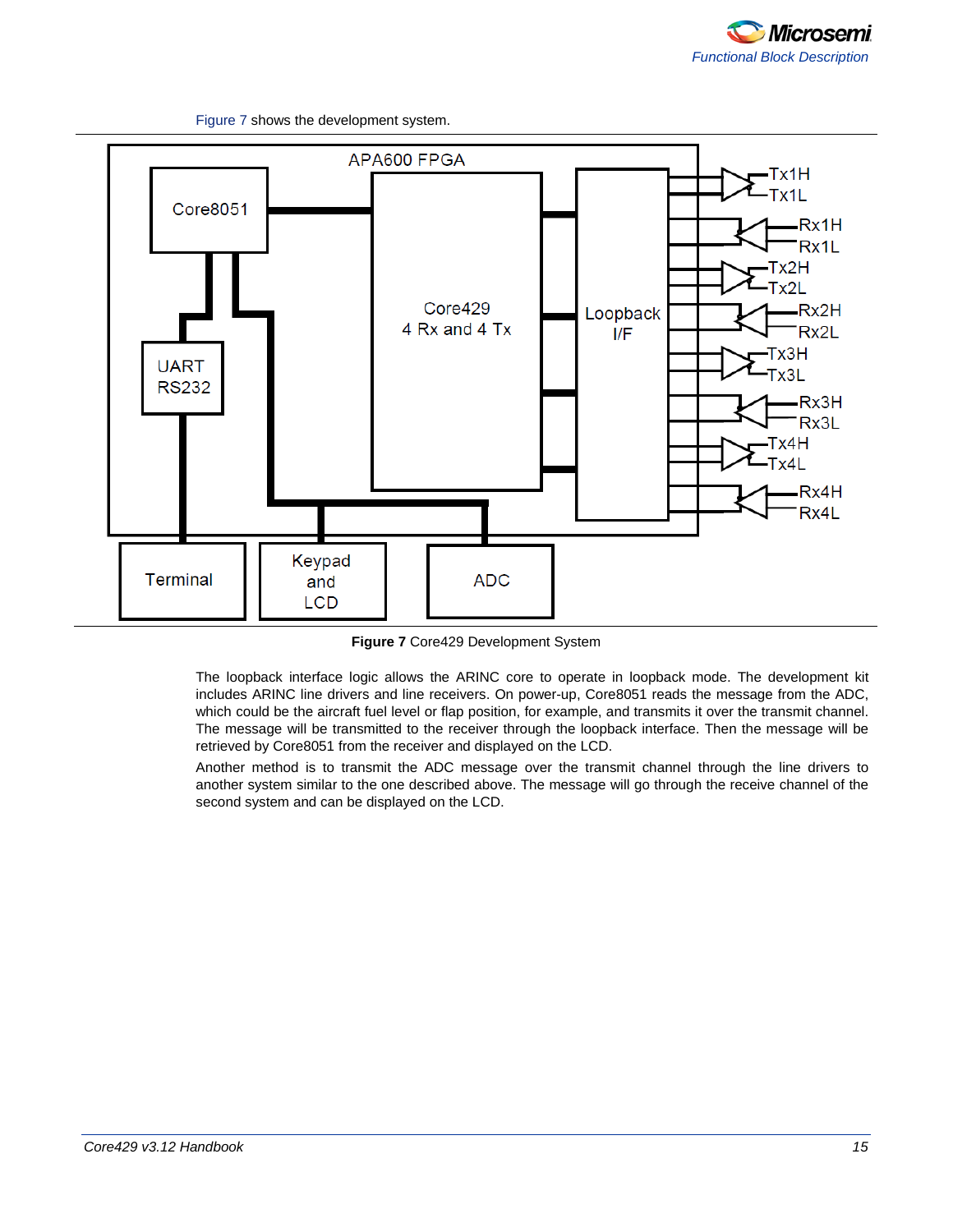

# <span id="page-15-0"></span>Operation

## <span id="page-15-1"></span>Default Mode Operation

In the default mode, the core operates with the following register map:

#### CPU Address Map

Address bits 0 and 1 are used to create byte indexes.

- For an 8-bit CPU data bus:
	- $00 B$ yte 0
		- $01 B$ yte 1
		- 10 Byte 2
		- $11 B$ yte 3
- For a 16-bit CPU data bus:
	- 00 Lower half word
	- 10 Upper half word
- For a 32-bit CPU data bus:
	- 00 Word

Address bits 2 and 3 select the registers within each Rx or Tx block (see [Register Definitions\)](#page-15-2).

Address bit 4 is used to determine Rx/Tx as follows: 0: Rx

1: Tx

Address bits 5, 6, 7, and 8 are used for decoding the 16 channels as follows:

0000: Channel0

0001: Channel1

. . . .

1110: Channel14

1111: Channel15

Table 6 shows the CPU address bit information.

#### **Table 6** CPU Address Bit Positions

<span id="page-15-2"></span>

| <b>Channel Number</b> |                   |  | Tx/Rx | <b>Register Index</b> |  |  | <b>Byte Index</b> |            |
|-----------------------|-------------------|--|-------|-----------------------|--|--|-------------------|------------|
| о                     |                   |  |       |                       |  |  |                   |            |
| MSB                   | 9-Bit CPU Address |  |       |                       |  |  |                   | <b>LSB</b> |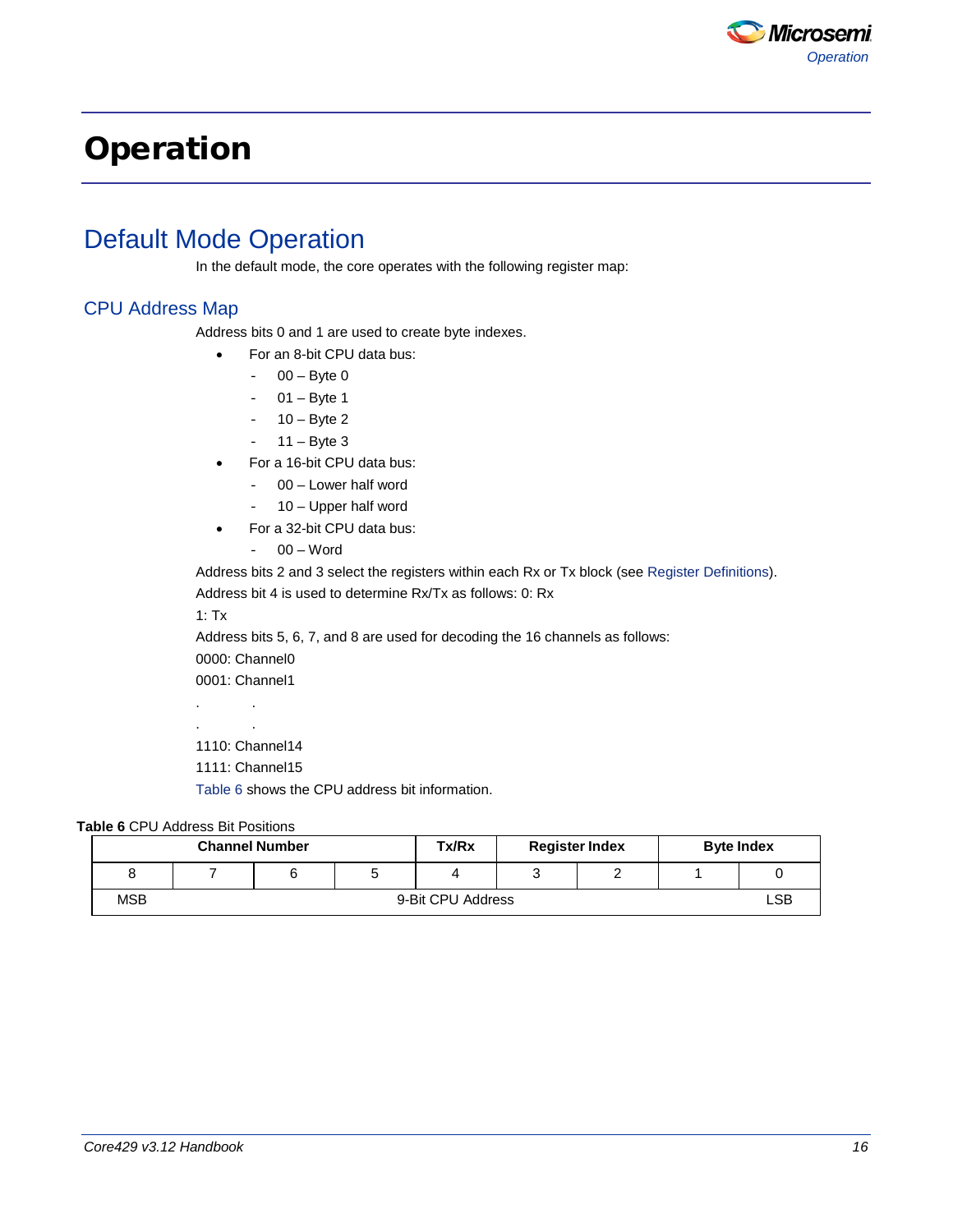

#### Register Definitions

#### **Rx Registers**

Following is the detailed definition of cpu\_add[3:2] decoding and the explanation of the Data Register, Control Register, Status Register, and Label Memory Register [\(Table 7](#page-16-2) through [Table 10\)](#page-16-3). Address map:

- 00 Data Register
- 01 Control Register
- 10 Status Register
- 11 Label Memory

#### <span id="page-16-2"></span>**Table 7** Rx Data Register

<span id="page-16-4"></span>

| <b>Bit</b> | $F$ unction | <b>Reset State</b> | ${\mathsf \tau}_{\mathsf{V}\mathsf{p}\mathsf{e}}$ | <b>Description</b> |
|------------|-------------|--------------------|---------------------------------------------------|--------------------|
| 31:0       | Data        |                    |                                                   | Read data          |

#### <span id="page-16-0"></span>**Table 8** Rx Control Register

<span id="page-16-3"></span>

| <b>Bit</b>     | <b>Function</b>                       | <b>Reset State</b> | <b>Type</b> | <b>Description</b>                                                                                                                               |
|----------------|---------------------------------------|--------------------|-------------|--------------------------------------------------------------------------------------------------------------------------------------------------|
| $\Omega$       | Data rate                             | $\Omega$           | R/W         | Data rate: $0 = 100$ kbps; $1 = 12.5$ or 50 kbps                                                                                                 |
|                | Label recognition                     | $\Omega$           | R/W         | Label compare: $0 =$ disable; $1 =$ enable                                                                                                       |
| 2              | Enable 32 <sup>nd</sup> bit as parity | $\Omega$           | R/W         | $0 = 32nd$ bit is data; $1 = 32nd$ bit is parity                                                                                                 |
| 3              | Parity                                | $\Omega$           | R/W         | Parity: $0 = odd$ ; $1 = even$                                                                                                                   |
| 4              | Decoder                               | $\Omega$           | R/W         | 0: SDI bit comparison disabled<br>1: SDI bit comparison enabled; ARINC bits 9 and 10<br>must match bits 5 and 6, respectively.                   |
| 5              | Match header bit 9                    | $\Omega$           | R/W         | If bit 4 is set, this bit should match ARINC header bit<br>$9$ (SDI bit).                                                                        |
| 6              | Match header bit 10                   | $\Omega$           | R/W         | If bit 4 is set, this bit should match ARINC header bit<br>10 (SDI bit).                                                                         |
| $\overline{7}$ | Reload label memory                   | $\Omega$           | R/W         | When bit 7 is set to '1', label memory address<br>pointers are initialized to '000'. Set this bit to change<br>the contents of the label memory. |

#### <span id="page-16-1"></span>**Table 9** Rx Status Register

| Bit | <b>Function</b>                       | <b>Reset State</b> | Type | <b>Description</b>                                                                        |
|-----|---------------------------------------|--------------------|------|-------------------------------------------------------------------------------------------|
|     | FIFO empty                            |                    |      | $0 = not empty$ ; $1 = empty$                                                             |
|     | FIFO half full or<br>configured level |                    |      | $0 =$ less than configured level; $1 =$ FIFO is filled at<br>least up to configured level |
|     | FIFO full                             |                    |      | $0 = \text{not full}$ ; $1 = \text{full}$                                                 |

#### **Table 10** Rx Label Memory Register

| <b>Bit</b> | <b>Function</b> | <b>Reset State</b> | $\mathsf{Type}$ | <b>Description</b> |
|------------|-----------------|--------------------|-----------------|--------------------|
| 7.0        | _abel           |                    | R/W             | Read/write labels  |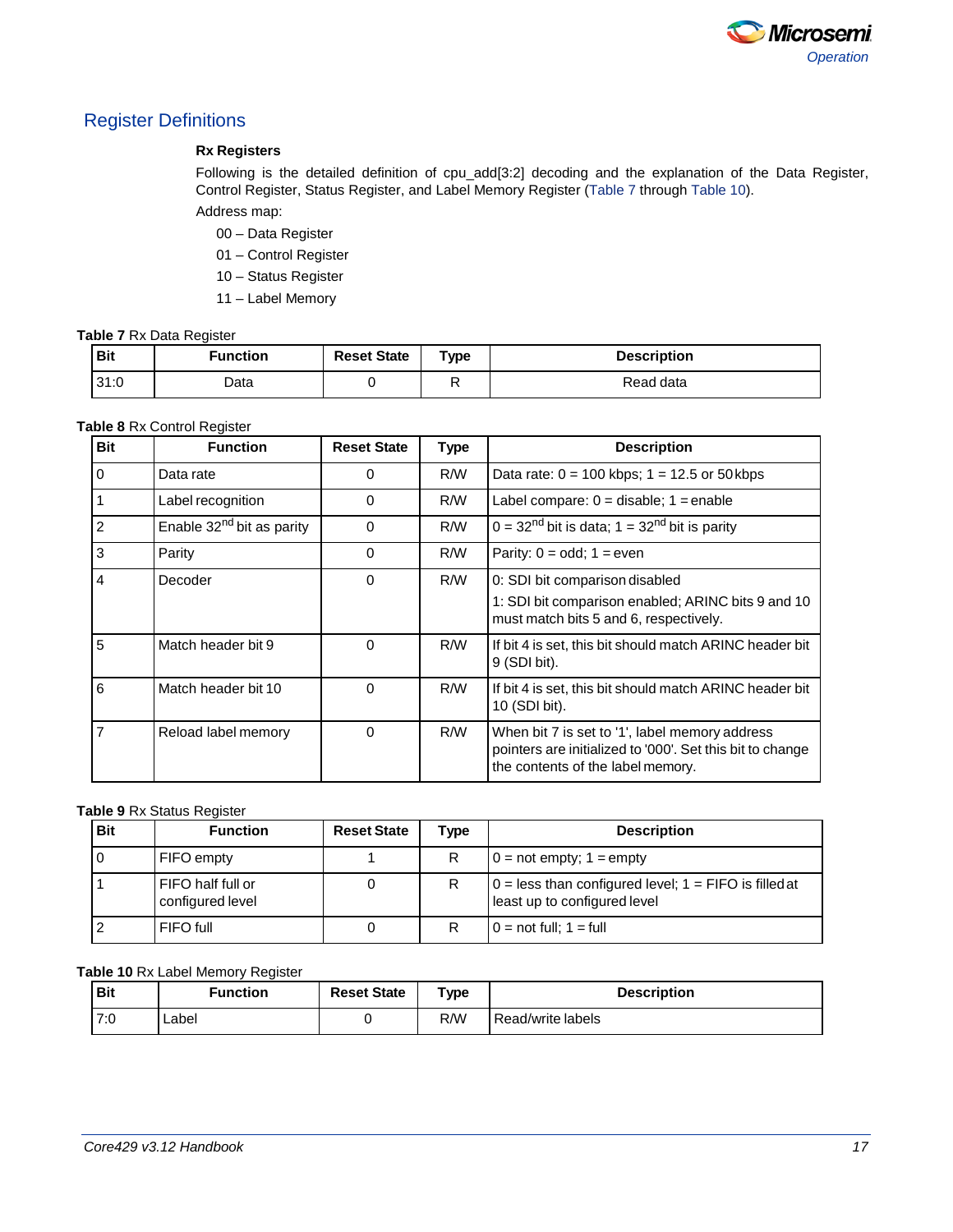

#### **Tx Registers**

Following is a detailed definition of cpu\_add[3:2] decoding and an explanation of the Data Register, Pattern RAM, Control Register, and Status Register.

Address map:

- 00 Data Register
- 01 Control Register
- 10 Status Register
- 11 Unused

#### **Table 11** Tx Data Register

| <b>Bit</b> | <b>Function</b> | <b>Reset State</b> | $T$ ype | <b>Description</b> |
|------------|-----------------|--------------------|---------|--------------------|
| 31:0       | Data            |                    | W       | Write Data         |

#### <span id="page-17-0"></span>**Table 12** Tx Control Register

| Bit | <b>Function</b>                       | <b>Reset State</b> | Type | <b>Description</b>                                         |
|-----|---------------------------------------|--------------------|------|------------------------------------------------------------|
|     | Data rate                             | 0                  | R/M  | Data rate: $0 = 100$ kbps; $1 = 12.5$ or 50 kbps           |
|     | Loopback                              | 0                  | R/W  | $0 =$ disable loopback; $1 =$ enable loopback              |
|     | Enable 32 <sup>nd</sup> bit as parity | 0                  | R/W  | $0 = 32nd$ bit is data; 1 = 32 <sup>nd</sup> bit is parity |
| 3   | Parity                                | 0                  | R/W  | Parity: $0 = odd$ ; 1 = even                               |

#### <span id="page-17-2"></span><span id="page-17-1"></span>**Table 13** Tx Status Register

| <b>Bit</b> | <b>Function</b>                       | <b>Reset State</b> | Type | <b>Description</b>                                                                    |
|------------|---------------------------------------|--------------------|------|---------------------------------------------------------------------------------------|
|            | FIFO empty                            |                    | D    | $0 = not empty$ ; $1 = empty$                                                         |
|            | FIFO half full or<br>configured level |                    |      | $0 =$ less than half full or configured level; $1 =$ half full<br>or configured level |
|            | FIFO full                             |                    |      | $0 = not full$ ; $1 = full$                                                           |

#### Label Memory Operation

The label memory is implemented using an internal memory block. The read and write addresses are generated by internal counters, which can be reset by setting bit 7 of the receive (Rx) control register to '1'. The write counter increments each time the label memory register is written. The read counter increments every time the label memory register is read.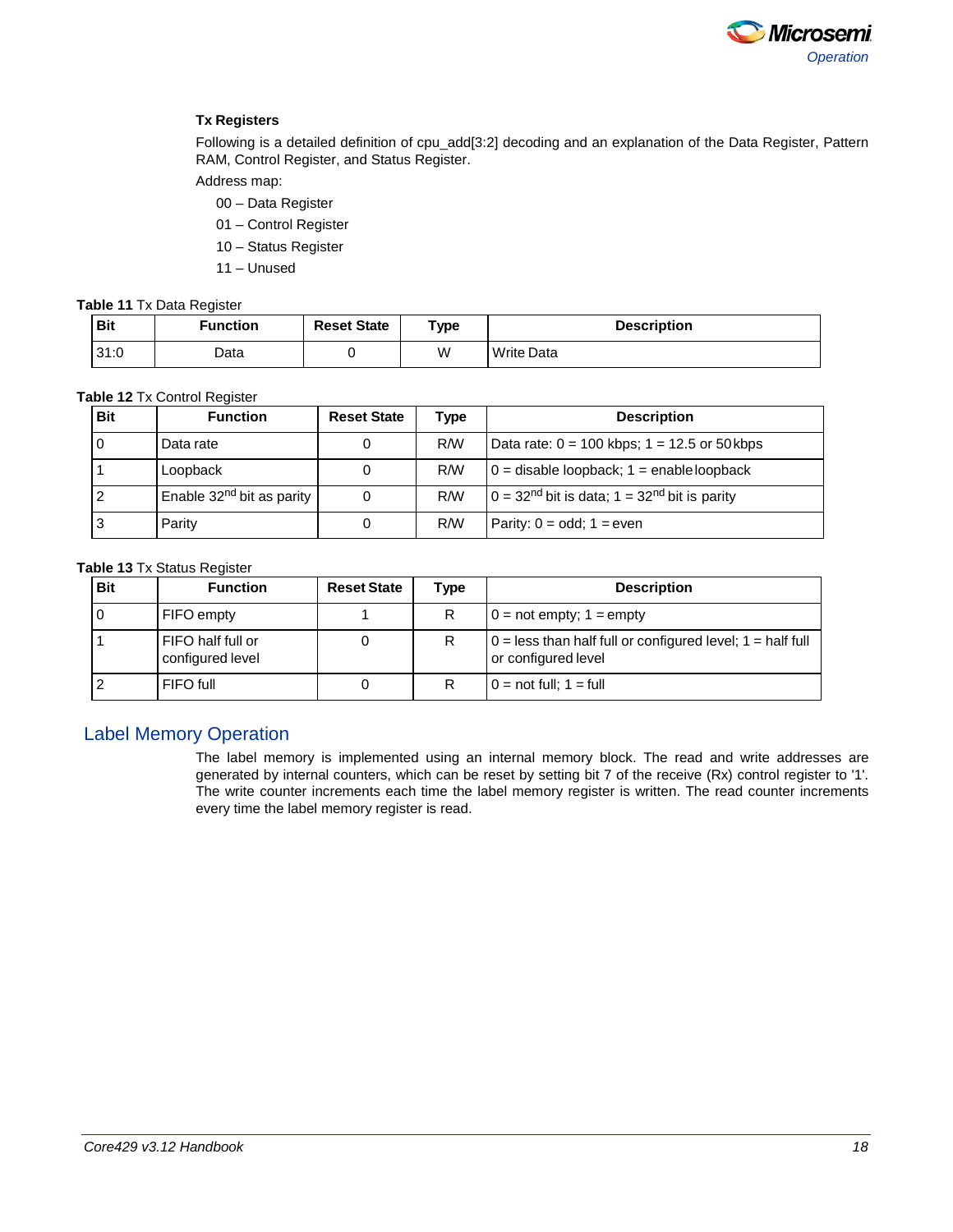

The label memory operation is shown in Figure 8.



#### **Figure 8** Label Memory Diagram

To program labels, the CPU first resets the read and write counters by setting bit 7 of the receive (Rx) control register to '1'. Then the labels are written to the label memory. The core will compare the incoming ARINC word label (bits 1–8 of ARINC word) against the labels contained in the label memory. The contents of the label memory can be read by reading the label memory register. While writing to or reading from label memory, bit 1 of the receive (Rx) control register should be set to '0'.

To reload the label memory, set bit 7 of the receive (Rx) control register to '1'. The core will then ignore all previous labels, and new labels can be written to the label memory.

### <span id="page-18-0"></span>Loopback Interface

If the loopback bit in the transmit control register is enabled, the transmit outputs will be connected to the receive inputs. If there are equal numbers of transmit and receive channels, each transmit channel output is connected to the corresponding receive channel input. As an example, the transmit channel 0 output is connected to the receive channel 0 input.

If there are more receive channels than transmit channels, the extra receive channels are connected to transmit channel 0. As an example, if there are two transmit channels (0 and 1) and four receive channels (0, 1, 2, and 3), the connections are made as follows:

- Connect transmit channel 0 output to receive channel 0 input
- Connect transmit channel 1 output to receive channel 1 input
- Connect transmit channel 0 output to receive channel 2 input
- Connect transmit channel 0 output to receive channel 3 input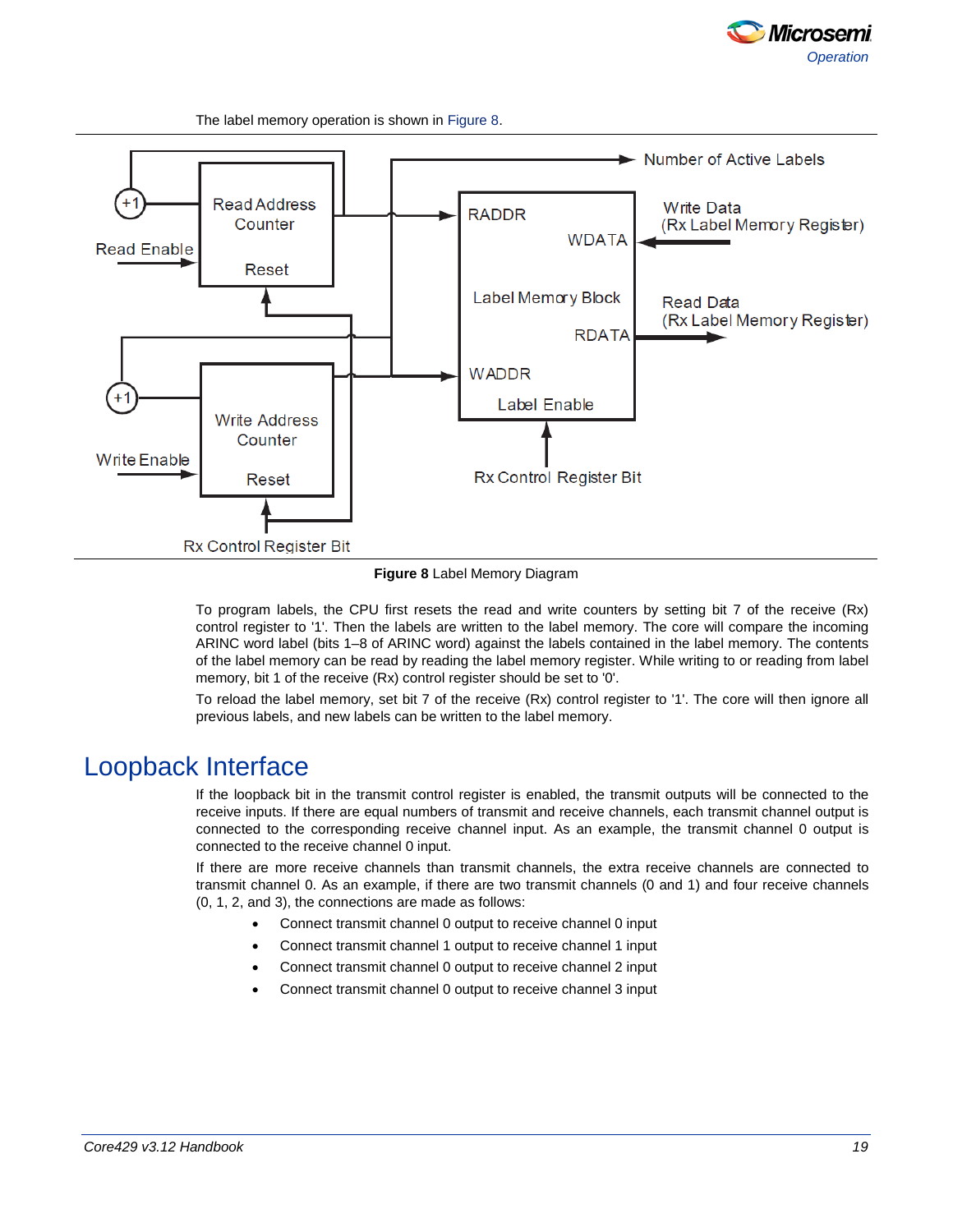# <span id="page-19-0"></span>Interface Description

## <span id="page-19-1"></span>Configuration Parameters

Core429 has several top-level Verilog parameters (VHDL generics) that are used to select the number of channels and FIFO sizes of the implemented core. Using these parameters allows the size of the core to be reduced when all the channels are not required.

<span id="page-19-2"></span>For RTL versions, the parameters in Table 6 can be set directly. For netlist versions of the core, a netlist implementing four Tx and four Rx channels is provided as per the defaults above. Microsemi will supply netlists with alternative parameter settings on request.

| <b>Parameter Name</b>             | <b>Description</b>                                                                                                                                                                                                                                                                                           | <b>Allowed Values Default</b>    |                | <b>Note</b>   |
|-----------------------------------|--------------------------------------------------------------------------------------------------------------------------------------------------------------------------------------------------------------------------------------------------------------------------------------------------------------|----------------------------------|----------------|---------------|
| <b>FAMILY</b>                     | Must be set to the required FPGA family.                                                                                                                                                                                                                                                                     | 11 to 26                         | 15             |               |
| CLK_FREQ                          | Clock frequency                                                                                                                                                                                                                                                                                              | $0:1$ MHz<br>$1:10$ MHz          | $\mathbf{0}$   | (2)           |
|                                   |                                                                                                                                                                                                                                                                                                              | 2:16 MHz<br>3:20 MHz<br>4:66 MHz |                |               |
| CPU_DATA_WIDTH CPU data bus width |                                                                                                                                                                                                                                                                                                              | 8, 16, 32 bits                   | 8              |               |
| <b>RXN</b>                        | Number of Rx channels                                                                                                                                                                                                                                                                                        | 1 to 16                          | $\overline{4}$ |               |
| <b>TXN</b>                        | Number of Tx channels                                                                                                                                                                                                                                                                                        | 1 to 16                          | 4              |               |
| LABEL_SIZE_i                      | Number of labels for Rx channel i                                                                                                                                                                                                                                                                            | 1 to 256                         | 64             | $(1)$ & $(2)$ |
| RX_FIFO_DEPTH_j                   | Depth of FIFO for Rx channel j ARINC word                                                                                                                                                                                                                                                                    | 32, 64, 128,<br>256, 512         | 32             | (1)           |
|                                   | RX_FIFO_LEVEL_k   FIFO level for Rx channel k                                                                                                                                                                                                                                                                | 1 to 64                          | 16             | (1)           |
| tx_fifo_depth_i                   | Depth of FIFO for Tx channel I ARINC word                                                                                                                                                                                                                                                                    | 32, 64, 128,<br>256, 512         | 32             | (1)           |
|                                   | TX_FIFO_LEVEL_m  FIFO level for Tx channel m                                                                                                                                                                                                                                                                 | 1 to 64                          | 16             | (1)           |
| TXRXSPEED_n                       | When this parameter is set to '1', a bit rate of 100/50 kbps is<br>selected. Otherwise, a bit rate of 100/12.5 kbps is selected.<br>The bit rate can be changed for the Rx/Tx channel pair. Refer<br>to the Tx and Rx control register bit descriptions in Table 6-3 on<br>page 26 and Table 6-7 on page 27. | 0, 1                             | 0              | $(1)$ & $(2)$ |
| TXRXRESET                         | When this parameter is set to '1', soft reset of individual Tx/Rx<br>channels is possible by setting bit 7 of a desired channel's<br>control register to '1' temporarily. When this parameter is set to<br>'0', only the input RESET_N can reset the core.                                                   | 0, 1                             | $\Omega$       |               |

#### **Table 14** FIFO and Label Parameters

*Notes:*

*1. The parameters i, j, k, l, m, and n can have values from 0 to 15.*

*2. The parameter/generic TXRXRESET can only be set from the core429\_default file.*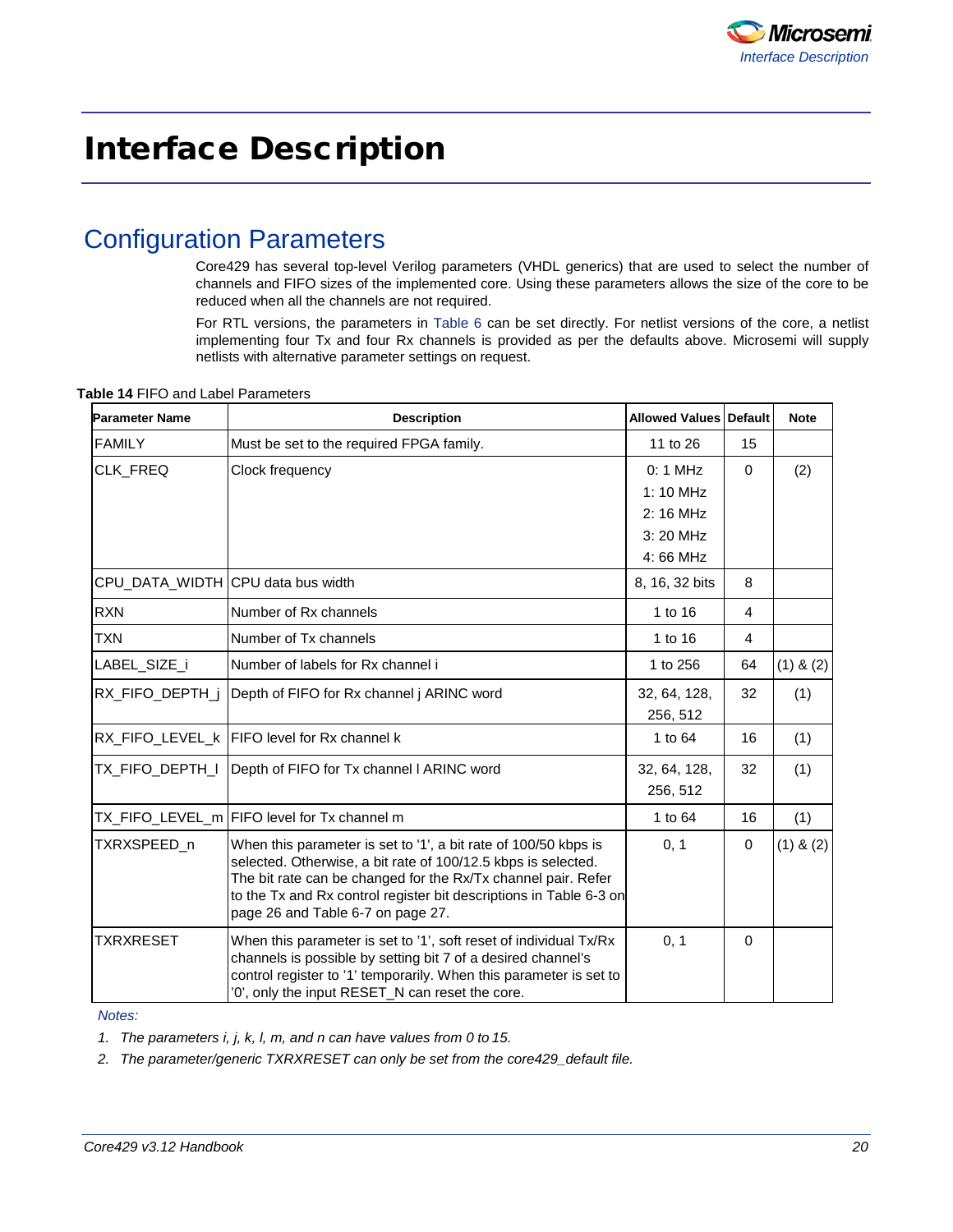

# <span id="page-20-0"></span>I/O Signal Descriptions

### ARINC Interface

#### **Table 15** Clock and Reset

| Name            | Type      | <b>Description</b>                        |
|-----------------|-----------|-------------------------------------------|
| clk             | In        | Master clock input (1, 10, 16, or 20 MHz) |
| reset n         | <b>In</b> | Active low asynchronous reset             |
| $txa$ [TXN-1:0] | Out       | ARINC transmit output A                   |
| $txb$ [TXN-1:0] | Out       | ARINC transmit output B                   |
| rxa[RXN-1:0]    | In        | <b>ARINC</b> receiver input A             |
| rxb[RXN-1:0]    | In        | <b>ARINC</b> receiver input B             |

### Default Mode Signals

#### **Table 16** Core Interface Signals

| <b>Name</b>                | <b>Type</b> | <b>Description</b>                                                                                                                   |
|----------------------------|-------------|--------------------------------------------------------------------------------------------------------------------------------------|
| int_out_rx[RXN-1:0]        | Out         | Interrupt from each receive channel. This interrupt is generated when one of the<br>following conditions occurs:                     |
|                            |             | FIFO empty                                                                                                                           |
|                            |             | FIFO full<br>$\bullet$                                                                                                               |
|                            |             | FIFO is full up to the configured RX_FIFO_LEVEL<br>$\bullet$                                                                         |
|                            |             | This is an active high signal.                                                                                                       |
| int_out_tx[TXN-1:0]        | Out         | Interrupt from each transmit channel. This interrupt is generated when one of<br>the following conditions occurs:                    |
|                            |             | FIFO empty<br>$\bullet$                                                                                                              |
|                            |             | FIFO full<br>$\bullet$                                                                                                               |
|                            |             | FIFO is full up to the configured TX_FIFO_LEVEL<br>$\bullet$                                                                         |
|                            |             | This is an active high signal.                                                                                                       |
| rx_fifo_full[RXN-1:0]      | Out         | Rx FIFO full flag for each receive channel. This is an active high signal.                                                           |
| rx_fifo_half_full[RXN-1:0] | Out         | Rx FIFO configured level flag for each receive channel. By default it is<br>programmed to half full. This is an active high signal.  |
| rx_fifo_empty[RXN-1:0]     | Out         | Rx FIFO empty flag for each receive channel. This is an active high signal.                                                          |
| tx_fifo_full[TXN-1:0]      | Out         | Tx FIFO full flag for each transmit channel. This is an active high signal.                                                          |
| tx_fifo_half_full[TXN-1:0] | Out         | Tx FIFO configured level flag for each transmit channel. By default it is<br>programmed to half full. This is an active high signal. |
| tx_fifo_empty[TXN-1:0]     | Out         | Tx FIFO empty flag for each transmit channel. This is an active high signal.                                                         |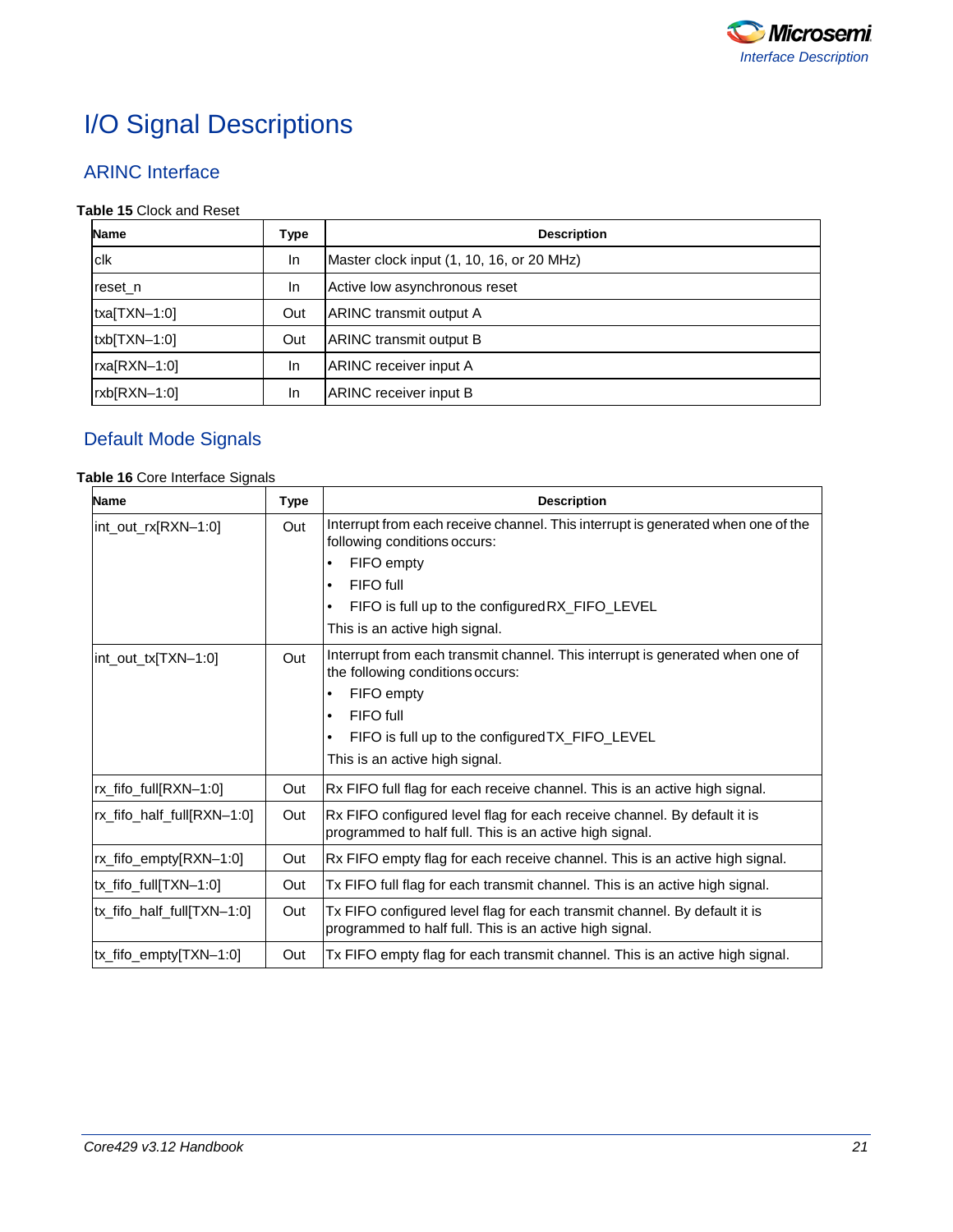

### CPU Interface

The CPU interface allows access to the Core429 internal registers, FIFO, and internal memory. This interface is synchronous to theclock.

#### **Table 17** CPU Interface Signals

| <b>Name</b>                  | <b>Type</b> | <b>Description</b>                                                                                                    |
|------------------------------|-------------|-----------------------------------------------------------------------------------------------------------------------|
| cpu ren                      | In          | CPU read enable, active low                                                                                           |
| cpu wen                      | In          | CPU write enable, active low                                                                                          |
| cpu $add[8:0]$               | In          | <b>CPU</b> address                                                                                                    |
| cpu_din[CPU_DATA_WIDTH-1:0]  | In          | CPU data input                                                                                                        |
| cpu dout CPU DATA WIDTH-1:0] | Out         | CPU data output                                                                                                       |
| int out                      | Out         | Interrupt to CPU, active high. int_out is the OR function of int_out_rx and<br>int out tx.                            |
| cpu_wait                     | Out         | Indicates that the CPU should hold cpu_ren or cpu_wen active while the<br>core completes the read or write operation. |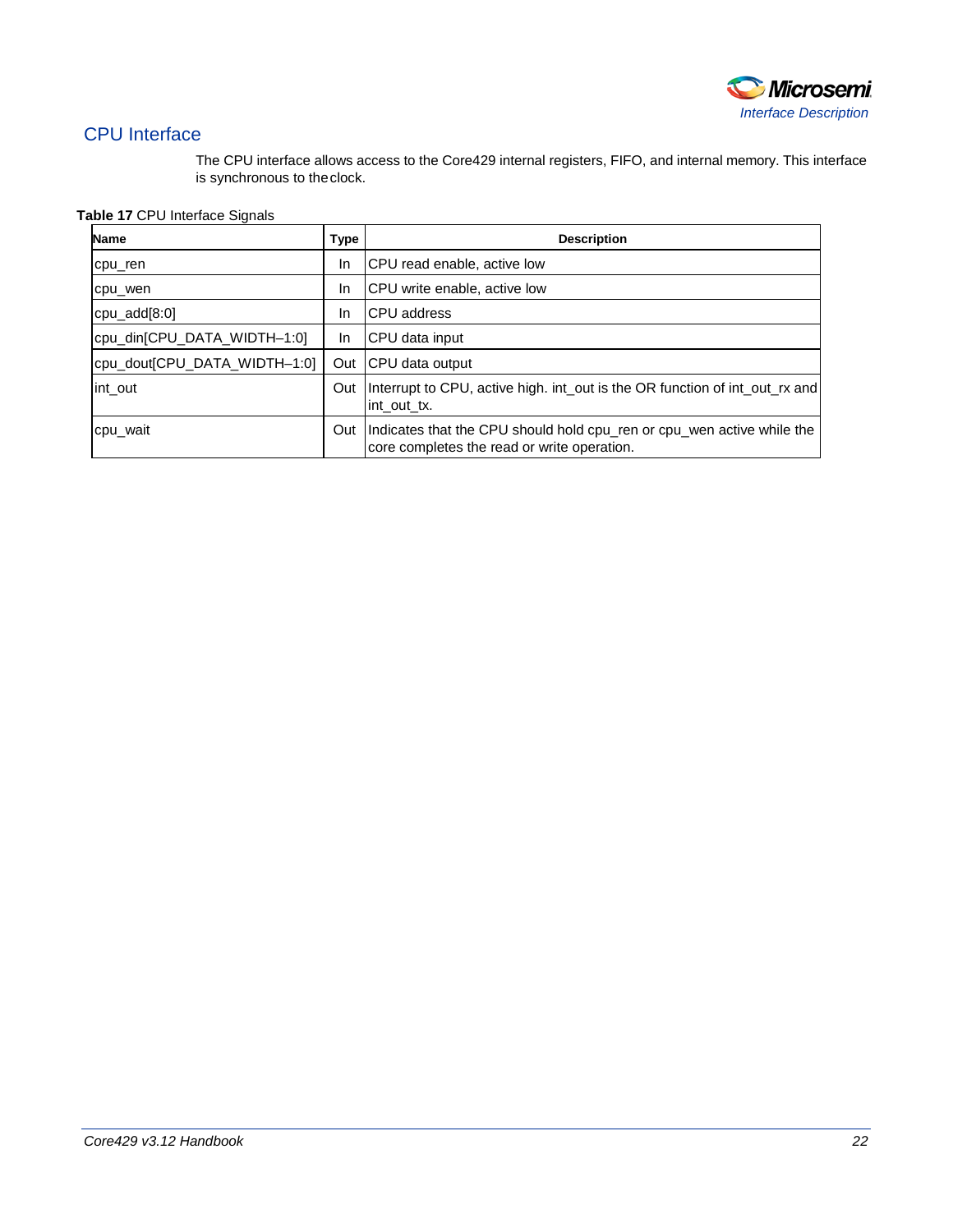

# <span id="page-22-0"></span>Timing Diagrams

## <span id="page-22-1"></span>CPU Interface Timing for Default Mode

The CPU interface signals are synchronized to the Core429 master clock. Figure 9 through Figure 16 show the waveforms for the CPU interface.



**Figure 9** CPU Interface Control/Status Register Read Cycle

#### Notes:

- 1. cpu\_ren should be deasserted on the next clock cycle after cpu\_wait is deasserted. Read data is available one cycle after cpu\_ren is sampled.
- 2. The cpu wait signal will assert for a minimum of six clock cycles during a readcycle.



**Figure 10** CPU Interface Control Register Write Cycle

Note: cpu\_wen should be deasserted on the next clock cycle after cpu\_wait is deasserted. The write is done two cycles after cpu\_wen is sampled.



**Figure 11** CPU Interface Data Register Read Cycle

Note: cpu\_ren should be deasserted on the next clock cycle after cpu\_wait is deasserted. Read data is available six cycles after cpu\_ren is sampled.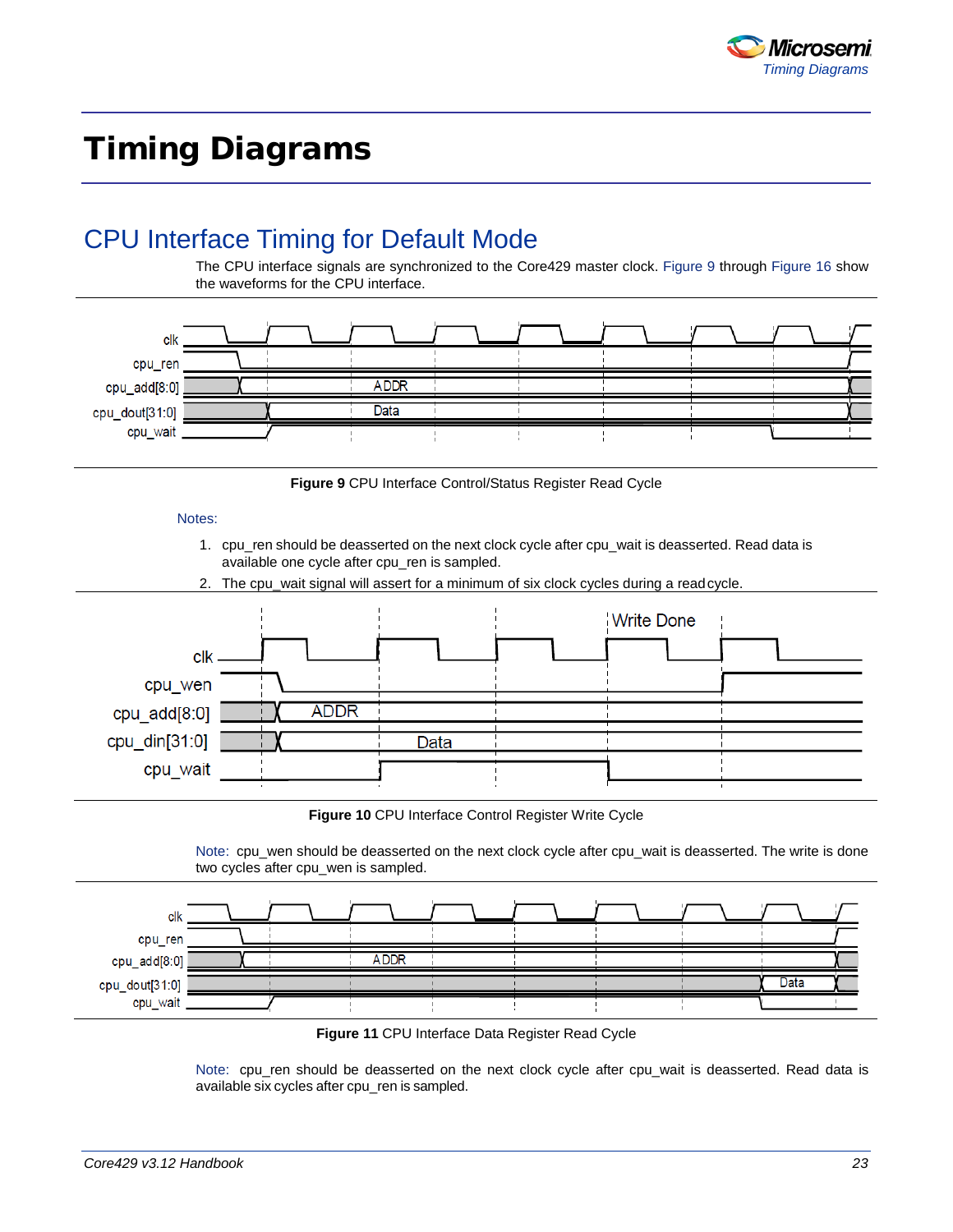



**Figure 12** CPU Interface Data Register Write Cycle



**Figure 13** CPU Interface Label Memory Read Cycle

Note: cpu\_ren should be deasserted on the next clock cycle after cpu\_wait is deasserted. Read data is available six cycles after cpu\_ren is sampled.



**Figure 14** CPU Interface Label Memory Write Cycle

Note: cpu\_wen should be deasserted on the next clock cycle after cpu\_wait is deasserted. The write is done two cycles after cpu\_wen is sampled.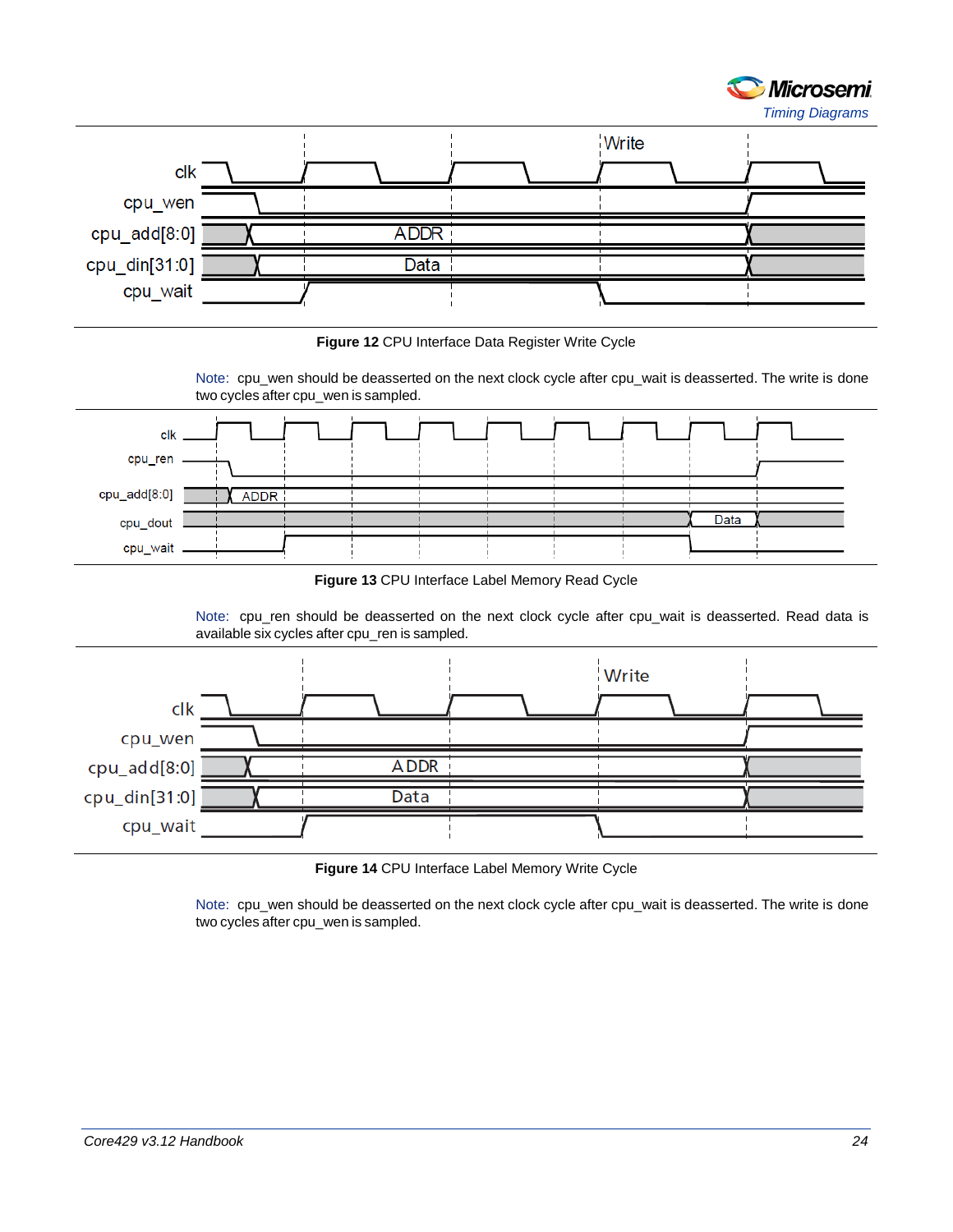

## <span id="page-24-0"></span>Tool Flows

Core429 is licensed in two ways.

## <span id="page-24-1"></span>License Types

#### **Obfuscated**

Complete RTL code is provided for the core, enabling the core to be instantiated with SmartDesign. Simulation, Synthesis, and Layout can be performed with Libero software. The RTL code for the core is obfuscated, and some of the testbench source files are not provided; they are precompiled into the compiled simulation library instead.

### RTL

Complete RTL source code is provided for the core and testbenches.

## <span id="page-24-2"></span>**SmartDesign**

Core429 is available through the Libero SoC IP Catalog. Download it from a remote web-based repository and install into your local vault to make it ready to use. Once installed in the Libero software, the core can be instantiated, configured, connected, and generated using the SmartDesign tool.

For more information on using SmartDesign to instantiate and generate cores, refer to the *[Using DirectCore](http://www.microsemi.com/soc/documents/directcore_in_libero_tutorial_ug.pdf)  in Libero® [System-on-Chip \(SoC\) User Guide](http://www.microsemi.com/soc/documents/directcore_in_libero_tutorial_ug.pdf)* or consult the [Libero SoC online](http://www.microsemi.com/index.php?option=com_docman&task=doc_download&gid=132044) help.

The core can be configured using the configuration GUI within SmartDesign, as shown in Figure 16 through Figure 18.



**Figure 15** Core429 Full I/O View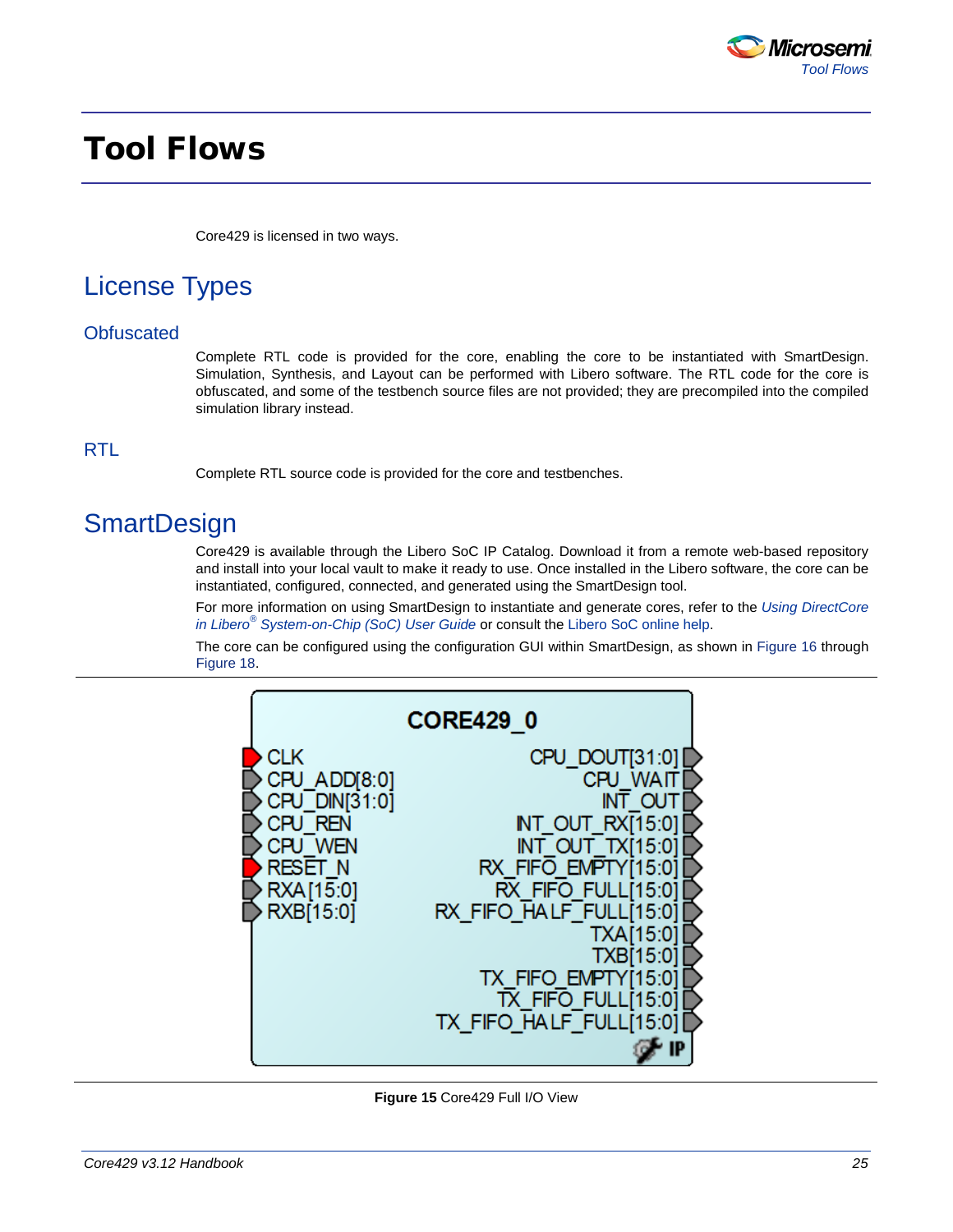

| Configuring CORE429_1              |                                                                            |                                                                   |  |
|------------------------------------|----------------------------------------------------------------------------|-------------------------------------------------------------------|--|
| Configuration                      |                                                                            |                                                                   |  |
| Core Configuration                 |                                                                            |                                                                   |  |
|                                    |                                                                            | Clock Frequency (MHz): $1 - \bullet$                              |  |
|                                    |                                                                            | CPU Data Bus Width<br>8<br>$\overline{\phantom{a}}$               |  |
|                                    |                                                                            | No. of RX Channels<br>4                                           |  |
|                                    |                                                                            | No. of TX Channels<br>$4 - 7$                                     |  |
| LABEL_SIZE                         |                                                                            |                                                                   |  |
| No. of Labels for RX channel 0     | 64                                                                         | No. of Labels for RX channel 1 64                                 |  |
| No. of Labels for RX channel 2     | 64                                                                         | No. of Labels for RX channel 3<br>64                              |  |
| No. of Labels for RX channel 4     | 64                                                                         | No. of Labels for RX channel 5<br>- 64                            |  |
| No. of Labels for RX channel 6     | 64                                                                         | No. of Labels for RX channel 7<br>64                              |  |
| No. of Labels for RX channel 8     | 64                                                                         | No. of Labels for RX channel 9<br>64                              |  |
| No. of Labels for RX channel 10 64 |                                                                            | No. of Labels for RX channel 11 64                                |  |
| No. of Labels for RX channel 12 64 |                                                                            | No. of Labels for RX channel 13 64                                |  |
| No. of Labels for RX channel 14 64 |                                                                            | No. of Labels for RX channel 15 64                                |  |
| RX_FIFO_DEPTH                      |                                                                            |                                                                   |  |
| Depth of FIFO for RX channel 0     | $32 - 7$                                                                   | Depth of FIFO for RX channel 1<br>$32 -$                          |  |
| Depth of FIFO for RX channel 2     | $32 -$                                                                     | Depth of FIFO for RX channel 3<br>$32 -$                          |  |
| Depth of FIFO for RX channel 4     | $32 -$                                                                     | Depth of FIFO for RX channel 5<br>$32 -$                          |  |
| Depth of FIFO for RX channel 6     | 32<br>$\overline{\phantom{a}}$                                             | Depth of FIFO for RX channel 7<br>32<br>$\overline{\phantom{a}}$  |  |
| Depth of FIFO for RX channel 8     | 32<br>$\overline{\phantom{a}}$                                             | Depth of FIFO for RX channel 9<br>32<br>$\overline{\phantom{a}}$  |  |
| Depth of FIFO for RX channel 10 32 |                                                                            | Depth of FIFO for RX channel 11 $\sqrt{32}$ $\blacktriangleright$ |  |
|                                    | Depth of FIFO for RX channel 12 $\sqrt{32}$ $\rightarrow$                  | Depth of FIFO for RX channel 13 $\sqrt{32}$ $\rightarrow$         |  |
|                                    | Depth of FIFO for RX channel 14 $\begin{bmatrix} 32 & \star \end{bmatrix}$ | Depth of FIFO for RX channel 15 $\sqrt{32}$ $\blacktriangleright$ |  |
|                                    |                                                                            |                                                                   |  |

**Figure 16** Core429 SmartDesign Configuration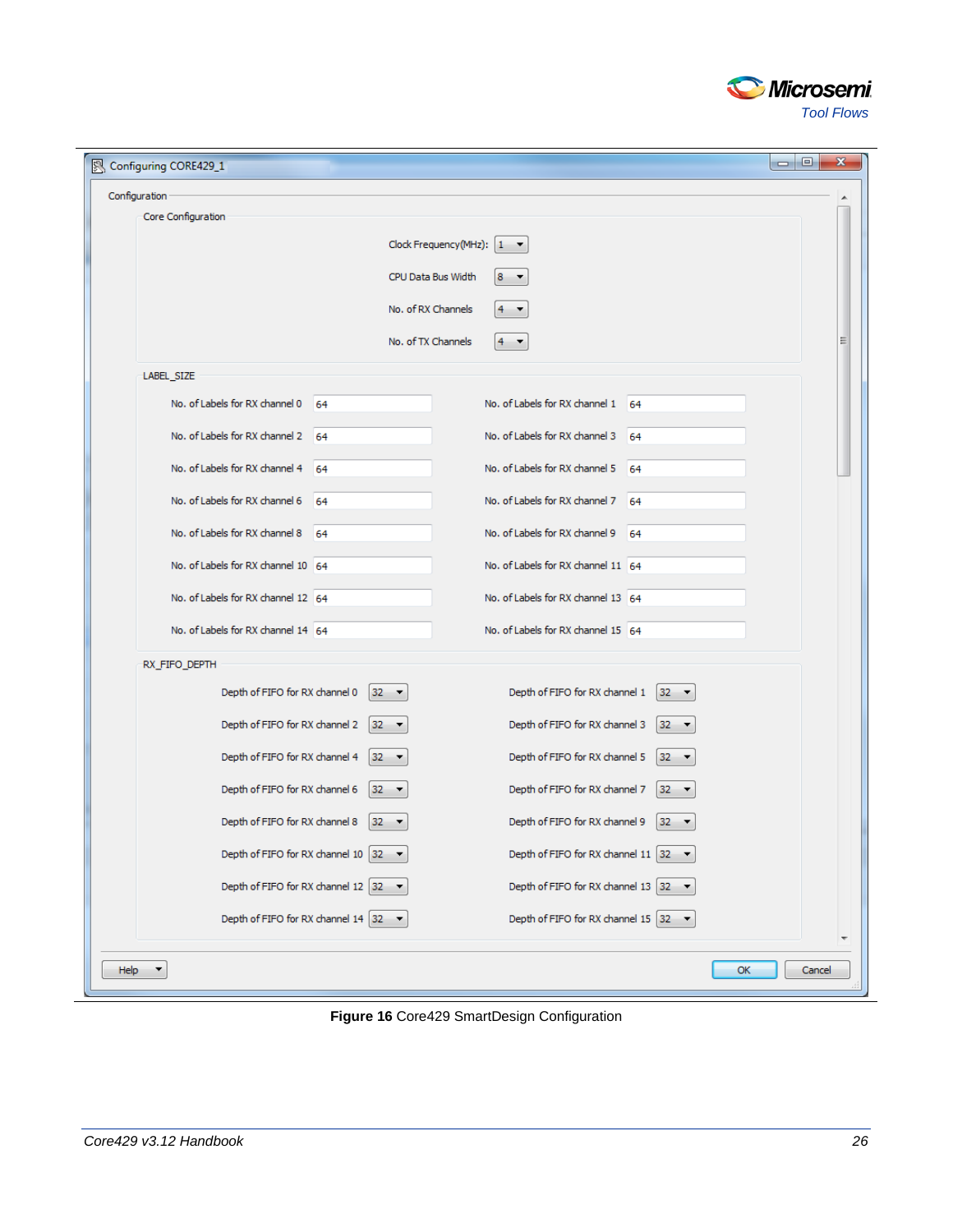

*Tool Flows*

| Configuring CORE429_1           |                                                          |                                                          |        | 田<br>$\mathbf{x}$<br>$\Box$ e |  |
|---------------------------------|----------------------------------------------------------|----------------------------------------------------------|--------|-------------------------------|--|
| RX_FIFO_LEVEL                   |                                                          |                                                          |        |                               |  |
| FIFO Level for RX channel 0     | 16                                                       | FIFO Level for RX channel 1 16                           |        |                               |  |
| FIFO Level for RX channel 2 16  |                                                          | FIFO Level for RX channel 3 16                           |        |                               |  |
| FIFO Level for RX channel 4     | 16                                                       | FIFO Level for RX channel 5                              | 16     |                               |  |
| FIFO Level for RX channel 6 16  |                                                          | FIFO Level for RX channel 7 16                           |        |                               |  |
| FIFO Level for RX channel 8 16  |                                                          | FIFO Level for RX channel 9 16                           |        |                               |  |
| FIFO Level for RX channel 10 16 |                                                          | FIFO Level for RX channel 11 16                          |        |                               |  |
| FIFO Level for RX channel 12 16 |                                                          | FIFO Level for RX channel 13 16                          |        |                               |  |
| FIFO Level for RX channel 14 16 |                                                          | FIFO Level for RX channel 15 16                          |        |                               |  |
| TX_FIFO_DEPTH                   |                                                          |                                                          |        |                               |  |
| Depth of FIFO for TX channel 0  | $32 -$                                                   | Depth of FIFO for TX channel 1                           | $32 -$ |                               |  |
| Depth of FIFO for TX channel 2  | $32 -$                                                   | Depth of FIFO for TX channel 3                           | $32 -$ |                               |  |
| Depth of FIFO for TX channel 4  | $32 -$                                                   | Depth of FIFO for TX channel 5                           | $32 -$ |                               |  |
| Depth of FIFO for TX channel 6  | $32 -$                                                   | Depth of FIFO for TX channel 7                           | $32 -$ |                               |  |
| Depth of FIFO for TX channel 8  | $32 -$                                                   | Depth of FIFO for TX channel 9                           | $32 -$ |                               |  |
|                                 | Depth of FIFO for TX channel 10 $ 32 - \bullet $         | Depth of FIFO for TX channel 11 32 $\blacktriangledown$  |        |                               |  |
|                                 | Depth of FIFO for TX channel 12 32 $\blacktriangleright$ | Depth of FIFO for TX channel 13 32 $\blacktriangledown$  |        |                               |  |
|                                 | Depth of FIFO for TX channel 14 32 $\blacktriangledown$  | Depth of FIFO for TX channel 15 32 $\blacktriangleright$ |        |                               |  |
| TX_FIFO_LEVEL                   |                                                          |                                                          |        |                               |  |
| FIFO Level for TX channel 0     | 16                                                       | FIFO Level for TX channel 1 16                           |        |                               |  |
| FIFO Level for TX channel 2     | 16                                                       | FIFO Level for TX channel 3                              | 16     |                               |  |
| FIFO Level for TX channel 4 16  |                                                          | FIFO Level for TX channel 5 16                           |        |                               |  |
| FIFO Level for TX channel 6 16  |                                                          | FIFO Level for TX channel 7 16                           |        |                               |  |
| FIFO Level for TX channel 8 16  |                                                          | FIFO Level for TX channel 9 16                           |        |                               |  |
| FIFO Level for TX channel 10 16 |                                                          | FIFO Level for TX channel 11 16                          |        |                               |  |
| FIFO Level for TX channel 12 16 |                                                          | FIFO Level for TX channel 13 16                          |        |                               |  |
| FIFO Level for TX channel 14 16 |                                                          | FIFO Level for TX channel 15 16                          |        |                               |  |
| Help $\blacktriangledown$       |                                                          |                                                          |        | OK<br>Cancel                  |  |

**Figure 17** Core429 SmartDesign Configuration (continued)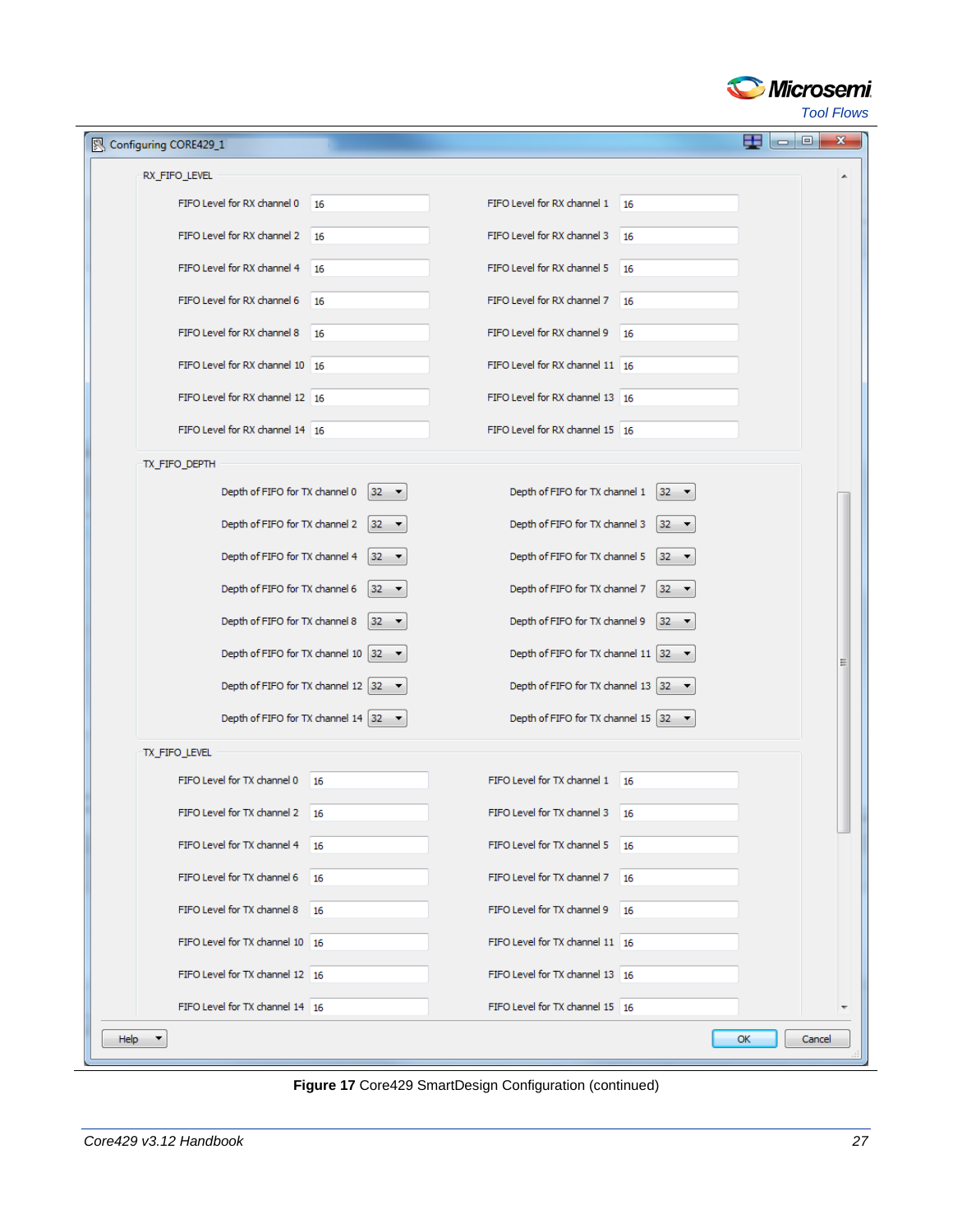

*Tool Flows*

| 恩<br>Configuring CORE429_1                |                                          |                                                               | 壨<br>$\blacksquare$                      | $\mathbf{x}$<br>o |  |
|-------------------------------------------|------------------------------------------|---------------------------------------------------------------|------------------------------------------|-------------------|--|
| <b>Bit Rate Selection</b>                 |                                          |                                                               |                                          |                   |  |
| Select bit rate for RX/TX channel 0 pair  | 100kb/s or 12.5kb/s $\blacktriangledown$ | Select bit rate for RX/TX channel 1 pair                      | 100kb/s or 12.5kb/s -                    |                   |  |
| Select bit rate for RX/TX channel 2 pair  | 100kb/s or 12.5kb/s $\star$              | Select bit rate for RX/TX channel 3 pair                      | 100kb/s or 12.5kb/s                      |                   |  |
| Select bit rate for RX/TX channel 4 pair  | 100kb/s or 12.5kb/s $\blacktriangledown$ | Select bit rate for RX/TX channel 5 pair                      | 100kb/s or 12.5kb/s ▼                    |                   |  |
| Select bit rate for RX/TX channel 6 pair  | 100kb/s or 12.5kb/s ▼                    | Select bit rate for RX/TX channel 7 pair                      | 100kb/s or 12.5kb/s ▼                    |                   |  |
| Select bit rate for RX/TX channel 8 pair  | 100kb/s or 12.5kb/s ▼                    | Select bit rate for RX/TX channel 9 pair                      | 100kb/s or 12.5kb/s $\blacktriangledown$ |                   |  |
| Select bit rate for RX/TX channel 10 pair | 100kb/s or 12.5kb/s $\blacktriangledown$ | Select bit rate for RX/TX channel 11 pair                     | 100kb/s or 12.5kb/s                      |                   |  |
| Select bit rate for RX/TX channel 12 pair | 100kb/s or 12.5kb/s $\blacktriangledown$ | Select bit rate for RX/TX channel 13 pair                     | 100kb/s or 12.5kb/s $\blacktriangledown$ |                   |  |
| Select bit rate for RX/TX channel 14 pair | 100kb/s or 12.5kb/s $\blacktriangledown$ | Select bit rate for RX/TX channel 15 pair 100kb/s or 12.5kb/s |                                          |                   |  |
| Testbench:                                |                                          | <b>User</b>                                                   |                                          |                   |  |
| License:                                  |                                          |                                                               |                                          | Ξ                 |  |
| Obfuscated                                |                                          | ORTL                                                          |                                          |                   |  |
|                                           |                                          |                                                               |                                          |                   |  |
| OK<br>Help<br>Cancel                      |                                          |                                                               |                                          |                   |  |

**Figure 18** Core429 SmartDesign Configuration (continued)

After configuring the core, Microsemi recommends you use the top-level Auto Stitch function to connect all the core interface signals to the top level of the SmartDesign project.

#### Simulation Flows

To run simulations, select the User Testbench flow within SmartDesign and click **Save & Generate** on the Generate window. The User Testbench is selected through the Core Testbench Configuration GUI.

When SmartDesign generates the Libero IDE project, it will install the user testbench files.

To run the user testbench, set the design root to the **Core429 instantiation** in the Libero design hierarchy window and click the **Simulation** icon in the Libero Design Flow window. This will invoke ModelSim® and automatically run the simulation.

#### Synthesis in Libero SoC

To run synthesis on Core429, set the design root to the IP component instance and run the synthesis tool from the Libero design flow window.

#### Place-and-Route in Libero SoC

After the design is synthesized, run the compilation and then place-and-route the tools. The Core429 does not require any additional place-and-route settings.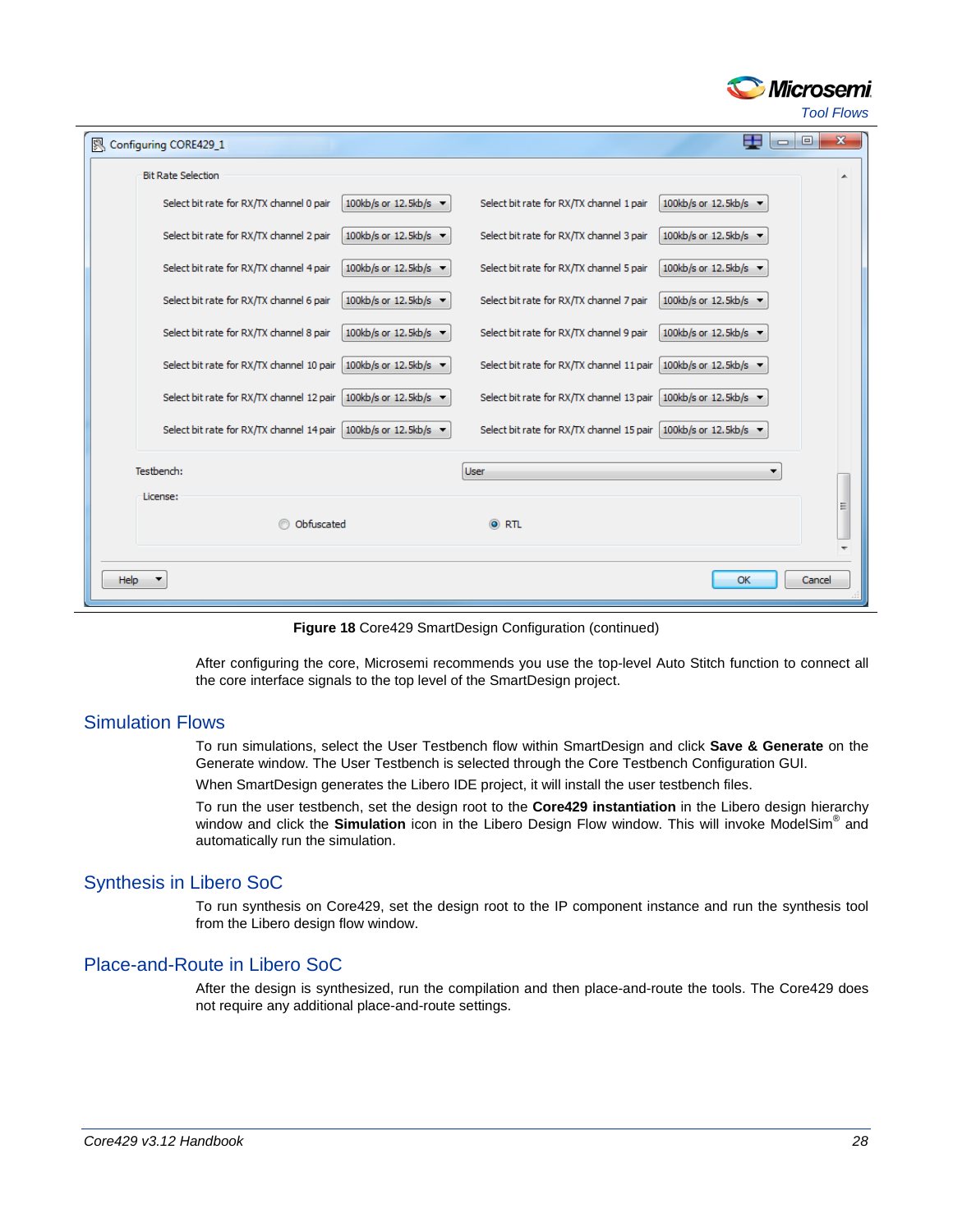

# <span id="page-28-0"></span>Testbench Operation and Modification

Two testbenches are provided with Core429:

- **VHDL user testbench:** Simple-to-use testbench written in VHDL. This testbench is intended for customer modification.
- **Verilog user testbench:** Simple-to-use testbench written in Verilog. This testbench is intended for customer modification.

### <span id="page-28-1"></span>**Testbench**

The CPU model sets up Core429 via the CPU interface and loads the transmit data. The transmit data will be sent to the receiver. The CPU model can retrieve the receive data through the CPU interface and compare it against the transmitted data.

The user testbenches are intended to simplify core integration into the target system (Figure 19). This consists of the core connections to a CPU model and loopback logic that connects the Tx output to the Rx input.



**Figure 19** Test-bench Diagram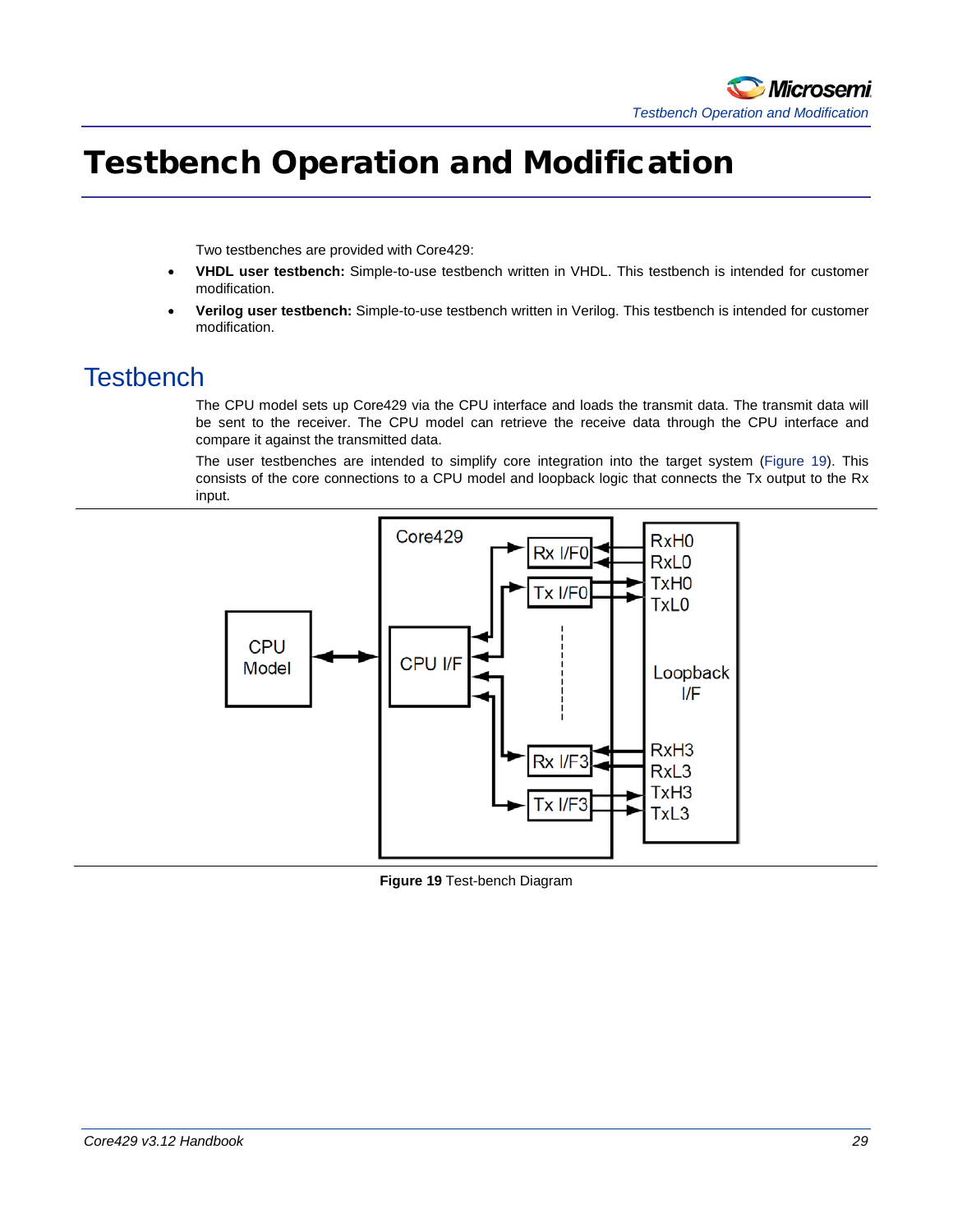

## <span id="page-29-0"></span>User Test-bench

An example user testbench is included with the Evaluation, Obfuscated, and RTL releases of Core429. The user testbench is provided in precompiled Model*Sim* format and in RTL source code for all releases (Obfuscated and RTL) for you to examine and modify to suit your needs. The source code for the user testbench is provided to ease the process of integrating the Core429 macro into your design and verifying according to your own custom needs. A block diagram of the user testbench is shown in [Figure 20.](#page-29-1)



**Figure 20** Core429 User Test-bench

<span id="page-29-1"></span>The user testbench includes a simple example design that serves as a reference for users who want to implement their own designs. RTL source code for the user testbench shown in [Figure 20](#page-29-1) is included in the source directory for the Obfuscated and RTL releases of Core429. The example user testbench files are *\$CORE429/source/user\_tbench.vhd and \$CORE429/source/user\_tbench.v.*

The testbench for the example user design implements a subset of the functionality tested in the verification testbench, described in Configuration Parameters. As shown in [Figure 20,](#page-29-1) Core429 is instantiated in the user testbench, and the CPU interface drives the data into the transmitter. The user testbench causes exchanges of data to take place between the transmitter and receiver. The user testbench verifies the sent data by receiving it from the receiver.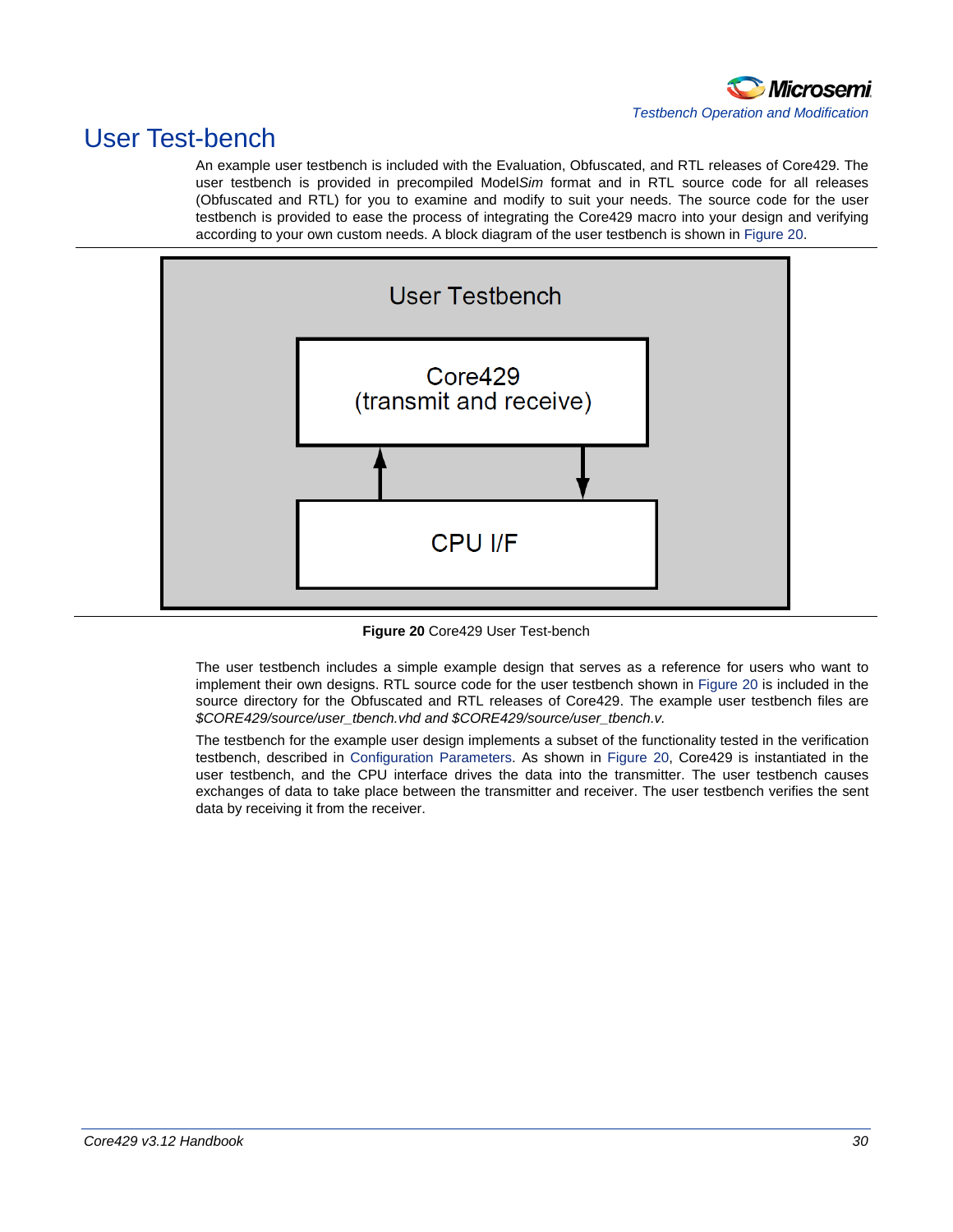

# <span id="page-30-0"></span>Ordering Information

## <span id="page-30-1"></span>Ordering Codes

Core429 can be ordered through your local Sales Representatives. It must be ordered using the following number scheme: Core429-XX, where XX is listed in Table 18.

**Table 18** ·Ordering Codes

| XX        | <b>Description</b>                          |
|-----------|---------------------------------------------|
| <b>OM</b> | RTL for Obfuscated—RTL Multiple use license |
| RM        | RTL for RTL source---Multiple-use license   |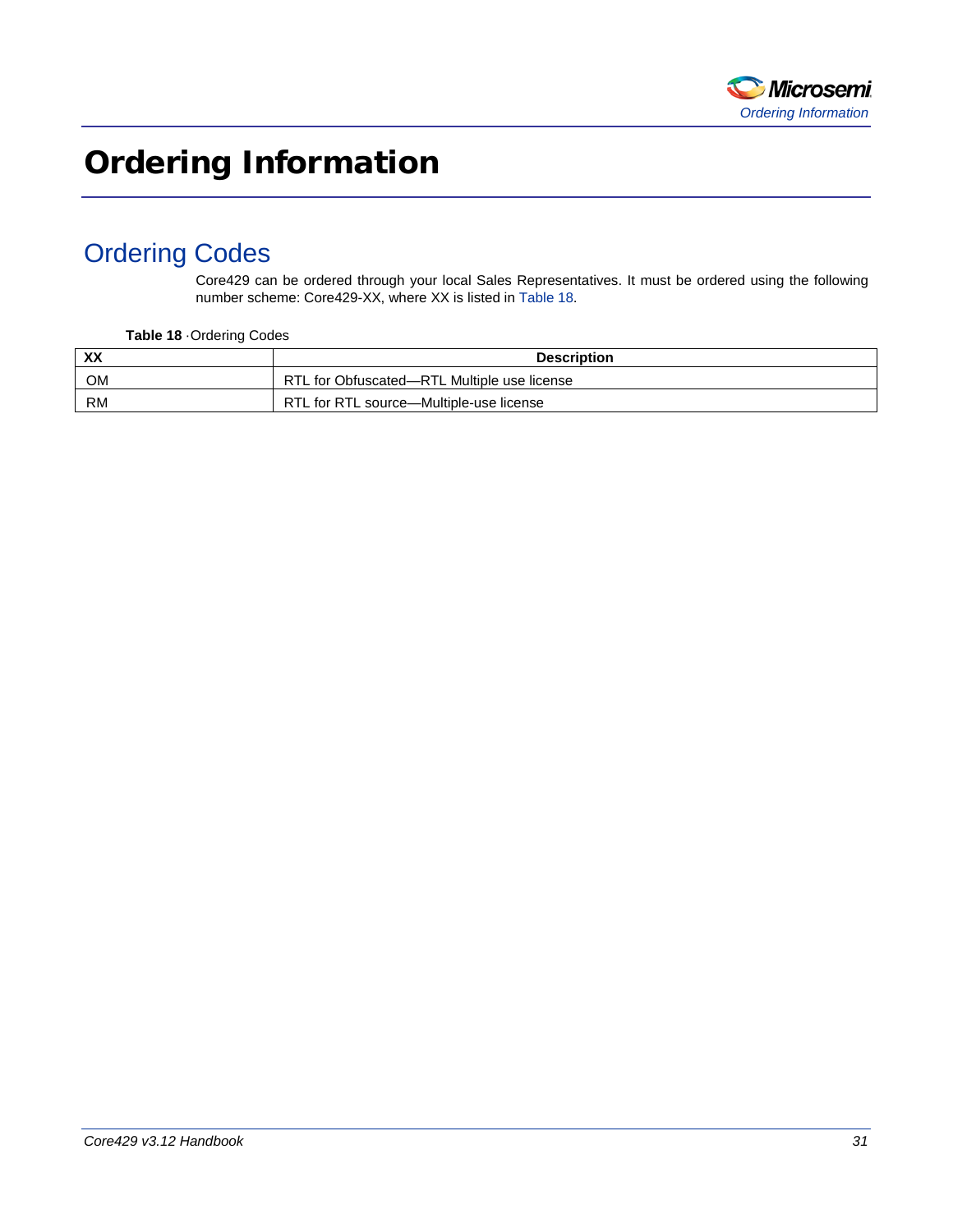# <span id="page-31-0"></span>Appendix A: Testbench Support Routines

The verification and user testbenches for the Core429 macro make use of support routines, both in VHDL and Verilog. The support routines are described in this appendix for the VHDL and Verilog testbenches.

### <span id="page-31-1"></span>VHDL Support

The VHDL versions of the testbenches make use of the following procedures, which are included within the top-level module of the verification and user testbenches.

The following procedure does a simple read from the Core429 registers or memory:

```
PROCEDURE cpu_read (
   address :IN std_logic_vector(8 DOWNTO 0);
   SIGNAL data :OUT std_logic_vector(CPU_DATA_WIDTH - 1 DOWNTO 0))
```
The following procedure does a simple write to the Core429 registers or memory:

```
PROCEDURE cpu_write (
   address :IN std_logic_vector(8 DOWNTO 0);
   data :IN std_logic_vector(CPU_DATA_WIDTH - 1 DOWNTO 0))
```
### <span id="page-31-2"></span>Verilog Support

The Verilog versions of the testbenches make use of the following tasks, which are included within the top-level module of the verification and user testbenches.

The following procedure does a simple read from the Core429 registers or memory:

```
task cpu_read;
input [8:0] address;
output [CPU_DATA_WIDTH-1:0] data; reg 
[CPU_DATA_WIDTH-1:0] data;
```
The following procedure does a simple write to the Core429 registers or memory:

```
task cpu_write; input 
[8:0] address;
input [CPU_DATA_WIDTH-1:0] data;
```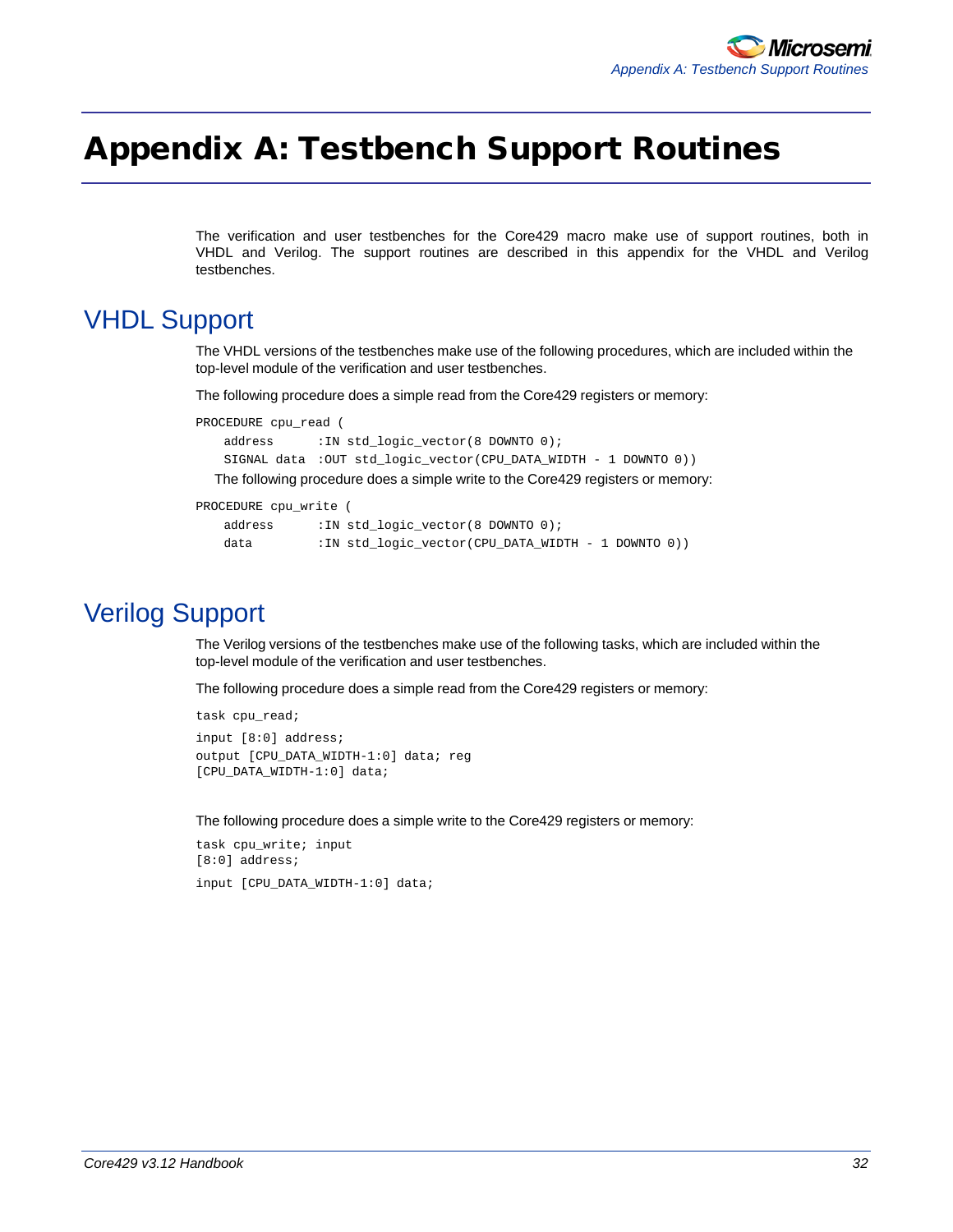

# <span id="page-32-0"></span>List of Changes

| Date and Revision             | Change                                                                                                                                                                                                                                                                           | Page         |
|-------------------------------|----------------------------------------------------------------------------------------------------------------------------------------------------------------------------------------------------------------------------------------------------------------------------------|--------------|
| Revision 6<br>(April 2016)    | Updated the version number v3.12.                                                                                                                                                                                                                                                | N/A          |
| Revision 5<br>(August 2015)   | Updated the version number v3.11 and applied new template                                                                                                                                                                                                                        | N/A          |
| Revision 4<br>(April 2014)    | Updated Table 3-1.                                                                                                                                                                                                                                                               | 19           |
|                               | Updated Table 6-3.                                                                                                                                                                                                                                                               | 26           |
|                               | Updated "Label Memory Operation" section.                                                                                                                                                                                                                                        | 28           |
| Revision 3<br>(February 2014) | Added IGLOO2 to Table 1, Table 2, Table 3, Table 4, and Table 5.                                                                                                                                                                                                                 | 7, 8, 9      |
|                               | Added IGLOO2, SmartFusion and SmartFusion2 to Table 6.                                                                                                                                                                                                                           | 9            |
|                               | Updated Table 3.1 - FIFO and Label Parameters                                                                                                                                                                                                                                    | 19           |
|                               | Updated Table 6.4 - Rx Status Register                                                                                                                                                                                                                                           | 26           |
|                               | Updated Table 6.8 - Tx Status Register                                                                                                                                                                                                                                           | 27           |
|                               | Removed all Verification Testbench information because it is no longer included<br>with the core.                                                                                                                                                                                | 31, 32       |
|                               | Removed all Legacy Mode information, this mode is now obsolete so it is no longer<br>included with the core.                                                                                                                                                                     | <b>Multi</b> |
| Revision 2<br>(February 2013) | Table 1 . Device Utilization for One Tx Module (default mode) through<br>Table 5 . Device Utilization for Legacy Mode (two Rx and one Tx) were revised<br>to include values for SmartFusion and SmartFusion2.                                                                    | 7, 9         |
|                               | The words "programmable" or "programmed" were changed to "configurable" or<br>"configured" in several places throughout the document, regarding Core429 clock<br>rate, receiver FIFO, RX_FIFO_LEVEL, TX_FIFO_LEVEL, Rx FIFO levelflag,<br>TxFIFO level flag, and FIFO half full. | <b>Multi</b> |
|                               | RxLo and RxHi were corrected to TxLo and TxHi in Figure 1-2 . Core429 Tx Block<br>Diagram.                                                                                                                                                                                       | 12           |
|                               | The following note was added with regard to Legacy mode: Legacy is now obsolete;<br>however, the RT is still available with this core.                                                                                                                                           | 12           |
|                               | Rx I/F and Tx I/F had been mislabeled in Figure 1-3 . Core429 Line Driver and Line<br>Receiver Interface. This was corrected.                                                                                                                                                    | 13           |
|                               | The Evaluation license option was removed from the "Tool Flows" section.                                                                                                                                                                                                         | 15           |
|                               | The TXRXRESET parameter was added to Table 3-1 • FIFO and Label Parameters.<br>Notes were added to the table regarding the limit of the label recognition feature and<br>setting the TXRXRESET parameter.                                                                        | 19           |
|                               | Figure 5-1 • CPU Interface Control/Status Register Read Cycle was replaced.                                                                                                                                                                                                      | 23           |
| Revision 1<br>(April 2007)    | Revised the allowed values and default columns for CLK_FREQ in<br>Table 3-1 • FIFO and Label Parameters.                                                                                                                                                                         | 19           |

The following table shows important changes made in this document for each revision.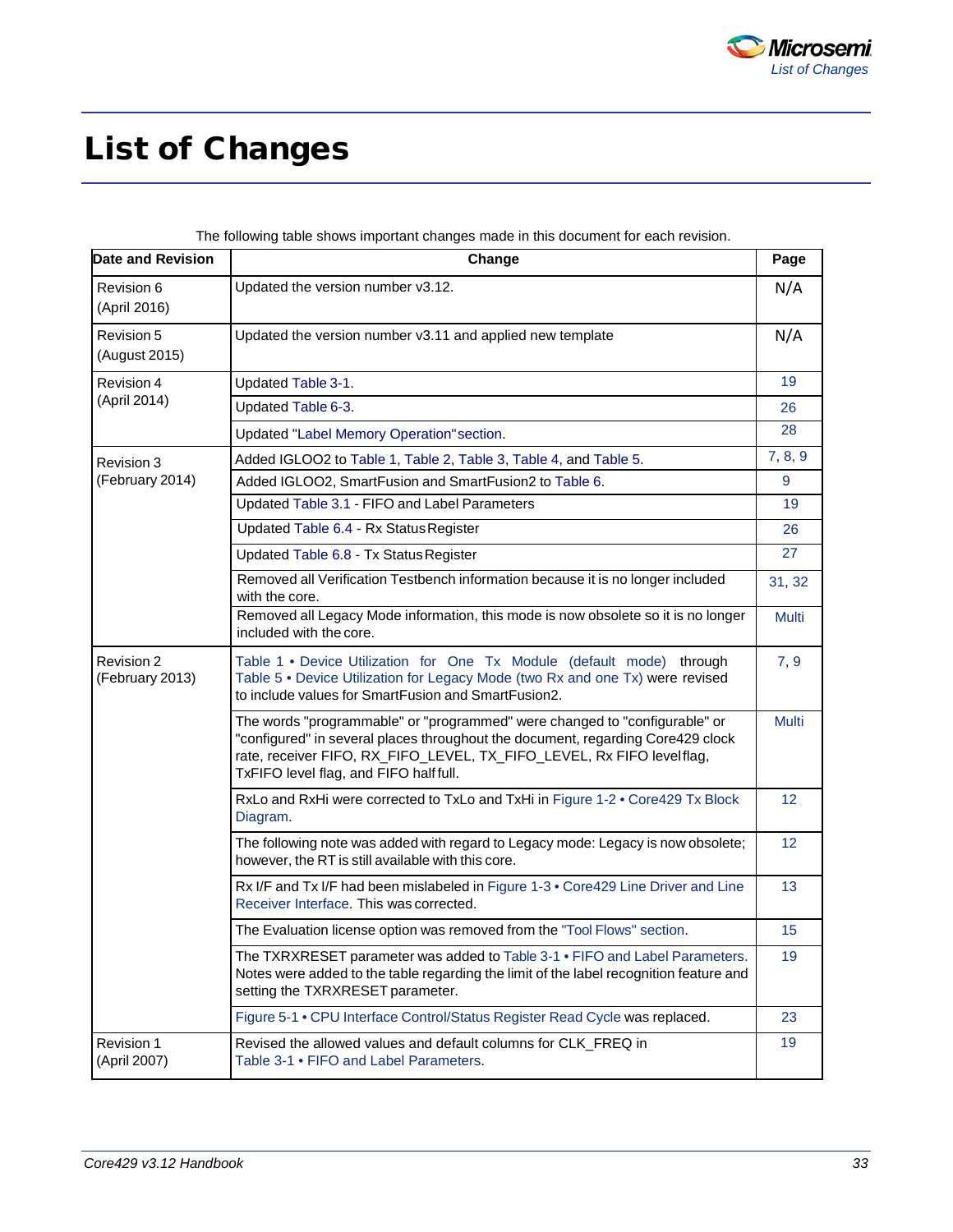

# <span id="page-33-0"></span>Product Support

Microsemi SoC Products Group backs its products with various support services, including Customer Service, Customer Technical Support Center, a website, electronic mail, and worldwide sales offices. This appendix contains information about contacting Microsemi SoC Products Group and using these support services.

### <span id="page-33-1"></span>Customer Service

Contact Customer Service for non-technical product support, such as product pricing, product upgrades, update information, order status, and authorization.

From North America, call **800.262.1060** From the rest of the world, call **650.318.4460** Fax, from anywhere in the world **650. 318.8044**

## <span id="page-33-2"></span>Customer Technical Support Center

Microsemi SoC Products Group staffs its Customer Technical Support Center with highly skilled engineers who can help answer your hardware, software, and design questions about Microsemi SoC Products. The Customer Technical Support Center spends a great deal of time creating application notes, answers to common design cycle questions, documentation of known issues and various FAQs. So, before you contact us, please visit our online resources. It is very likely we have already answered your questions.

## <span id="page-33-3"></span>Technical Support

For Microsemi SoC Products Support, visit [http://www.microsemi.com/products/fpga-soc/design](http://www.microsemi.com/products/fpga-soc/design-support/fpga-soc-support)[support/fpga-soc-support.](http://www.microsemi.com/products/fpga-soc/design-support/fpga-soc-support)

### <span id="page-33-4"></span>**Website**

You can browse a variety of technical and non-technical information on the Microsemi SoC Products Group [home page,](http://www.microsemi.com/soc) at [http://www.microsemi.com/soc/.](http://www.microsemi.com/soc/)

### <span id="page-33-5"></span>Contacting the Customer Technical Support Center

Highly skilled engineers staff the Technical Support Center. The Technical Support Center can be contacted by email or through the Microsemi SoC Products Group website.

#### **Email**

You can communicate your technical questions to our email address and receive answers back by email, fax, or phone. Also, if you have design problems, you can email your design files to receive assistance. We constantly monitor the email account throughout the day. When sending your request to us, please be sure to include your full name, company name, and your contact information for efficient processing of your request.

The technical support email address is soc\_tech@microsemi.com.

#### **My Cases**

Microsemi SoC Products Group customers may submit and track technical cases online by going to [My](http://www.microsemi.com/soc/mycases/)  [Cases.](http://www.microsemi.com/soc/mycases/)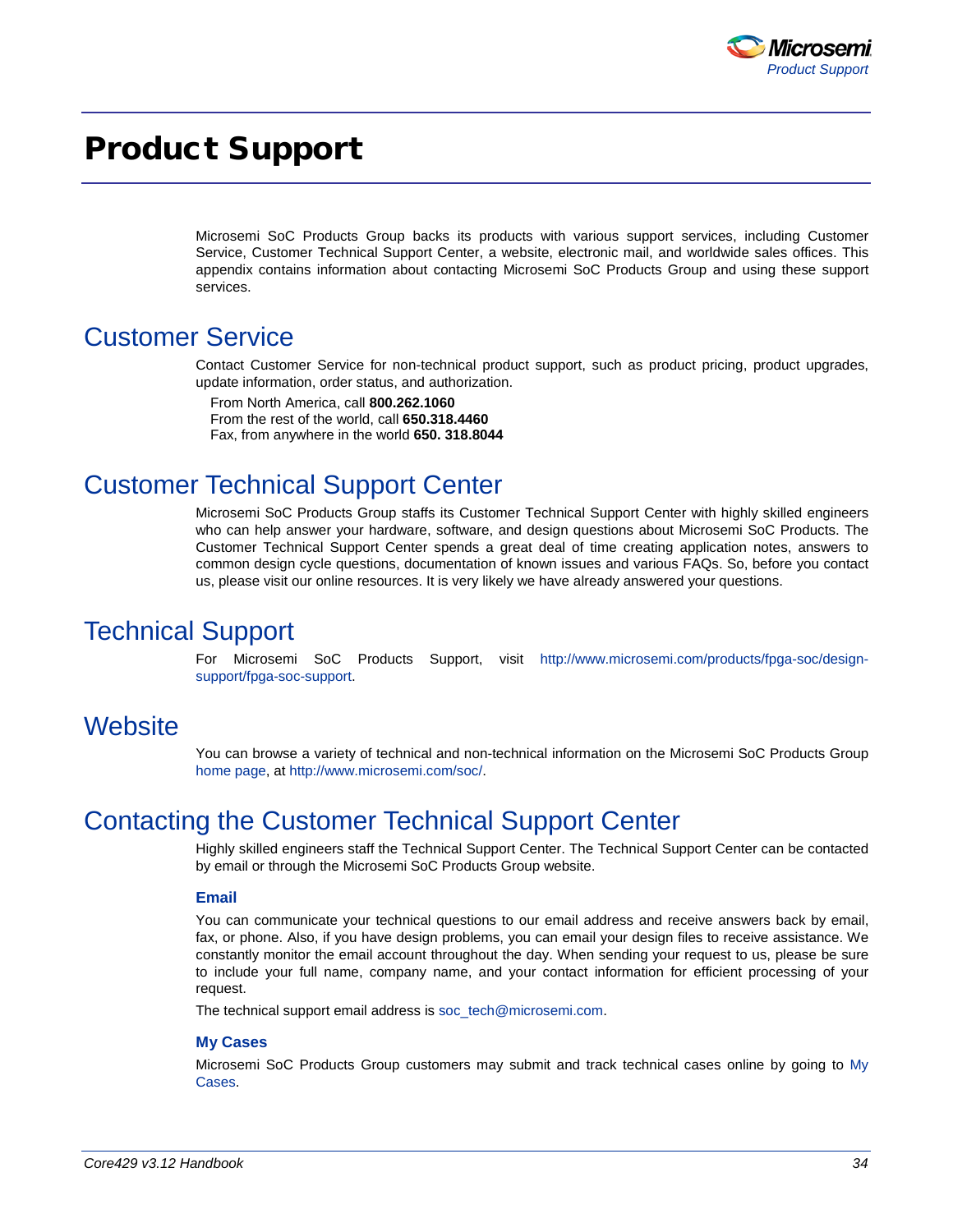

#### **Outside the U.S.**

Customers needing assistance outside the US time zones can either contact technical support via email (soc[\\_tech@microsemi.com\)](mailto:tech@microsemi.com) or contact a local sales office. [Sales office listings](http://www.microsemi.com/soc/company/contact/default.aspx) can be found a[t](http://www.microsemi.com/soc/company/contact/default.aspx) [www.microsemi.com/soc/company/contact/default.aspx.](http://www.microsemi.com/soc/company/contact/default.aspx)

## <span id="page-34-0"></span>[ITAR Technical Support](http://www.microsemi.com/soc/company/contact/default.aspx#itartechsupport)

For technical support on RH and RT FPGAs that are regulated by International Traffic in Arms Regulations (ITAR), contact us via [soc\\_tech\\_itar@microsemi.com.](mailto:soc_tech_itar@microsemi.com) Alternatively, within [My Cases,](http://www.microsemi.com/mycases/) select **Yes** in the ITAR drop-down list. For a complete list of ITAR-regulated Microsemi FPGAs, visit the [ITAR](http://www.microsemi.com/soc/ITAR/) web page.